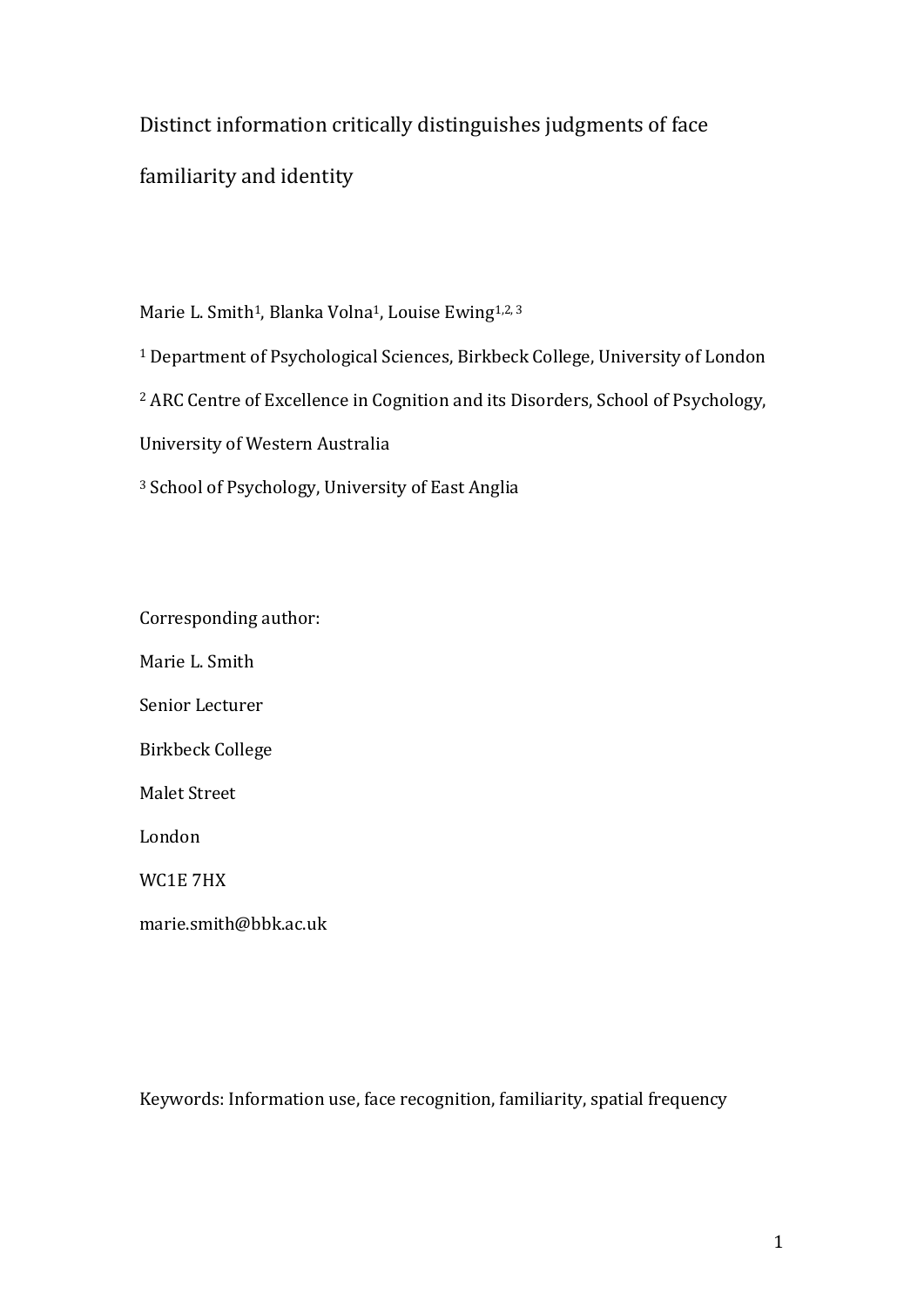#### Abstract

Accurately determining the familiarity of another and correctly establishing their identity are vital social skills. A considerable body of work has explored their perceptual and neural underpinnings and debate remains regarding whether they are dissociable, i.e., separable parts of a dual process, or different aspects of a common retrieval process. Less is known about the specific visual information that guides familiarity judgments and how this compares to the information used to identify a face by name. Here we sought to establish the critical information underlying participants' judgments of facial familiarity and identification. We created a new standardized stimulus set comprising 6 personally familiar and 12 unfamiliar faces and applied the Bubbles reverse-correlation methodology to establish the information driving correct performance in each task. Results revealed that markedly different information underlies familiarity and identity judgments. When categorizing familiarity, participants relied more upon lower spatial-frequency, broad facial cues (eye and face shape) than when categorizing identity, which relied on fine details in the internal features (eyes and mouth). These results provide novel evidence of qualitatively distinct information use in familiarity and identification judgments and emphasize the importance of considering the task set for participants and their processing strategy when investigating face recognition.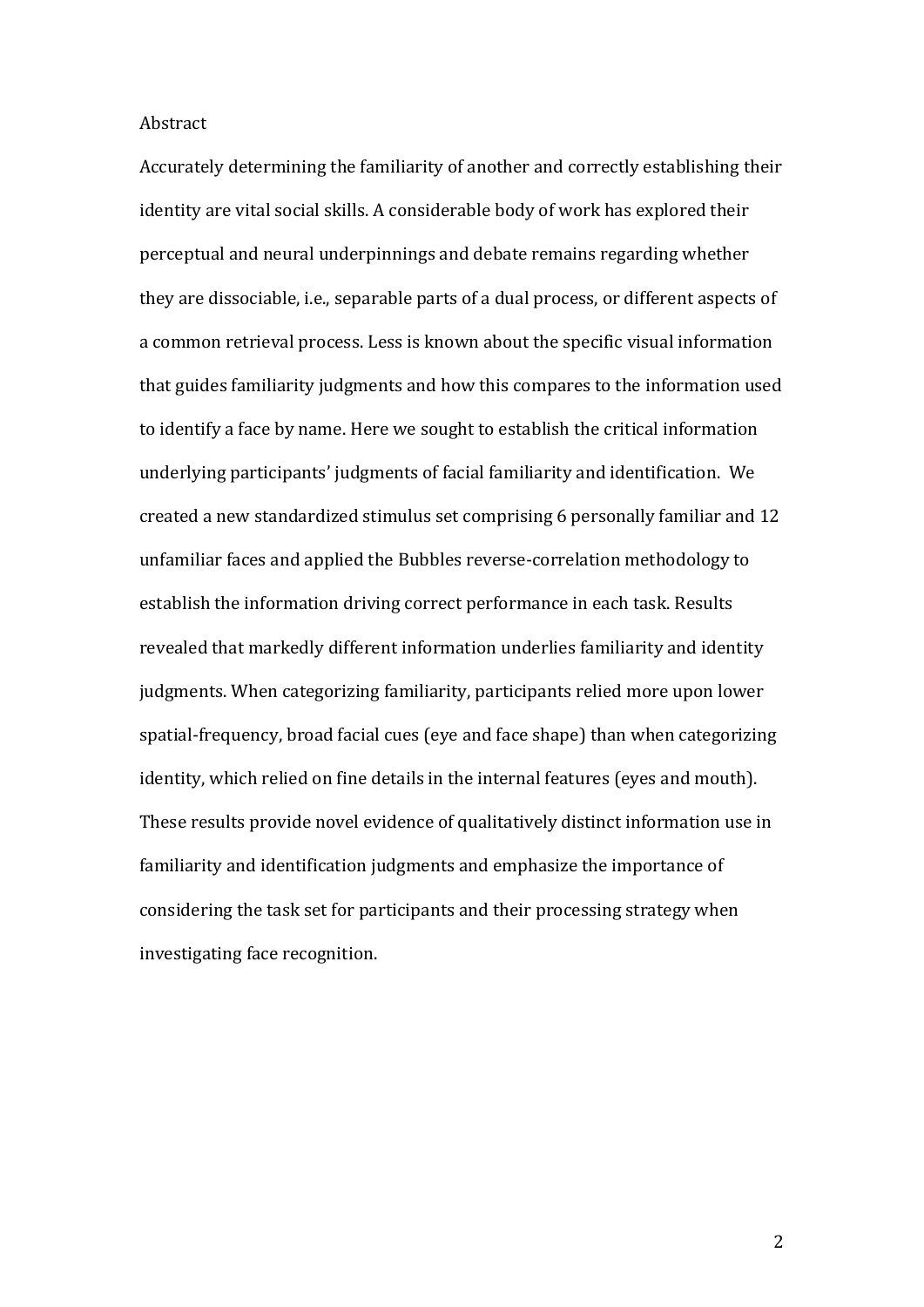Introduction

Rapidly and accurately recognizing an individual face is a vital function for successful social interaction and more generally for efficiently determining friend from foe. When presented with a face, an individual may recognize it as known to them simply as a result of it being familiar or not (a familiarity decision) or they may establish the particular identity of the individual (an identification decision). Hierarchical models of face processing suggest that the familiarity decisions come first, with person-specific identification occurring later, because these representations take longer to access (Bruce & Young, 1986).

Although it is generally accepted that familiar face recognition is a fast process, researchers have only recently shown that familiarity decisions can also be made rapidly (at around 380ms, Ramon, Caharel & Rossion, 2011; Barragan-Barragan-Jason, Lachat & Barbea, 2012; Jason, Besson, Ceccalidi & Barbea, 2013) when participants are constrained to respond quickly and stimuli are presented for a short period of time. Without such constraints, when participants are free to view the faces as they choose, reaction times are slower and considerably more variable (up to 900ms, see Ramon, Caharel & Rossion, 2011 for a review). This variability may be due in part to methodological differences in the type of response required (e.g. go-no go, matching, key-press), or the nature of the familiar faces (e.g. personally familiar vs. famous faces), but as suggested by Barragan-Jason and colleagues (Barragan-Jason, Cauchoix & Barbeau, 2015) it may also reflect differences in the specific strategies employed by the participants to form their decision: familiarity or identification.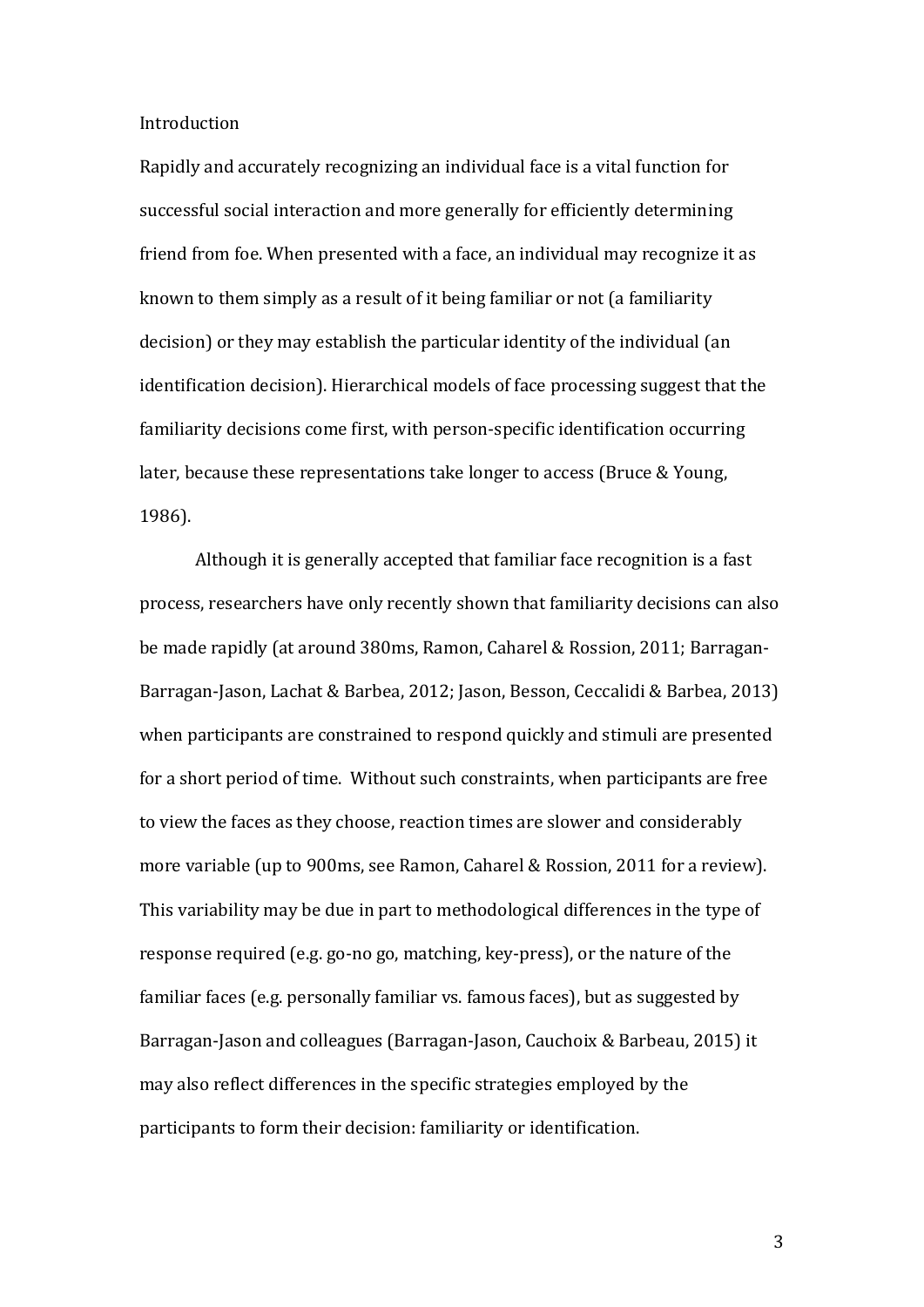Neural evidence regarding the processing of facial familiarity also remains mixed. Some researchers observe effects of familiarity as early as 170ms following stimulus onset (e.g. Jemel, Schuller & Goffaux, 2009; Caharel, Ramon & Rossion, 2013; Barragan-Jason, Cauchoix & Barbeau, 2015;) while others report significant differences begin consistently later (e.g. Bentin & Deouell, 2000; Eimer & Gosling, 2011; Zheng, Mondloch & Segalowitz, 2012). As with the reaction time experiments, however, these differences may partly reflect methodological differences between studies. For example, given that most researchers do not specifically set out to constrain participants towards a particular recognition strategy (e.g. a response speed constraint is thought to encourage a mostly familiarity based strategy, Barragan-Jason et al. 2015) it is impossible to rule out potential differences as a result of this demand characteristic. To the extent that these two categorizations (familiarity, identification) are in fact dissociable neural processes i.e., the separate constituents of a dual recognition process (e.g. Curran & Hancock, 2007; MacKenzie & Donaldson, 2007; Burns, Tree & Weidemann, 2015) this is a potentially important distinction (though see also Yovel & Pallor, 2004 for contrary evidence suggesting that recollection and familiarity constitute different aspects of the same retrieval process).

Another key issue to elucidate is the specific visual information that participants draw upon when recognizing faces. It has long been established that some regions of the face are more informative than others and the internal features in particular (eyes, nose and mouth) are routinely found to be of primary importance (e.g. Ellis, Shepherd, & Davies, 1979; Young, Hay, McWeeny, Flude, & Ellis, 1985). This pattern of internal feature use has been confirmed in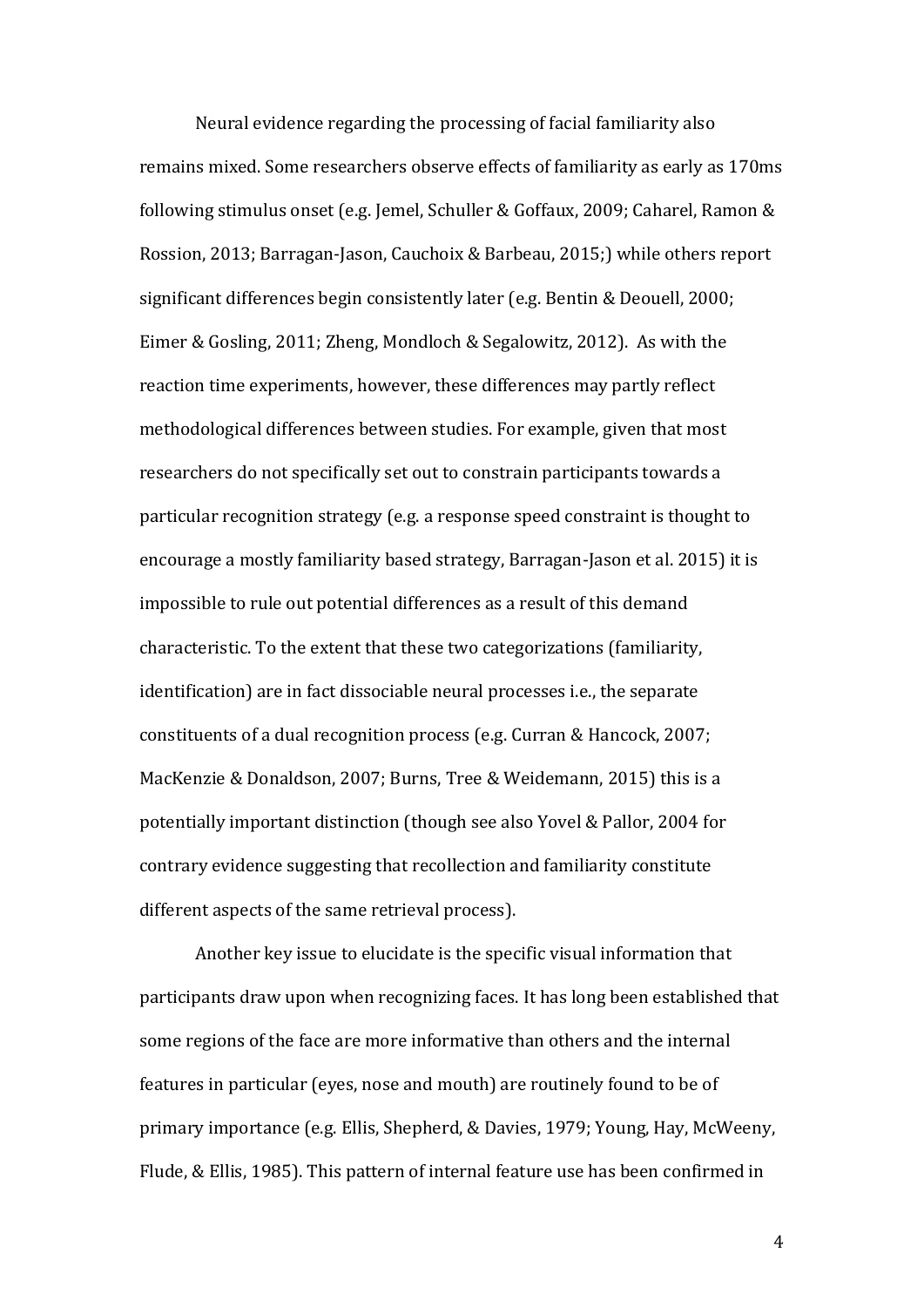more recent eye tracking studies of face familiarity judgments for both familiar and unfamiliar face exemplars (Althoff and Cohen, 1999; Stacey et al, 2005; Barton et al, 2006; Heisz and Shore, 2008; van Belle, Ramon, Lefevre & Rossion, 2010; Bonifacci, Desideri & Ottaviani, 2015). Perhaps surprisingly, however, many studies show very little difference in fixation patterns for familiar and unfamiliar faces (e.g. Althoff and Cohen, 1999; Stacey et al, 2005; Bonifacci, Desideri & Ottaviani, 2015). Where differences are observed they have been related more to the number of fixations made (6 vs. 9 for familiar vs. unfamiliar faces respectively, Barton et al, 2006) or in the very precise internal location of later fixations (after 4/5 fixations, van Belle et al, 2010).

Notably, when response time is manipulated to permit only one fixation to the face, a central nasion fixation point (in the centre of the face, just below the eyes) proves to be optimal for extracting task relevant information for identification, emotion and gender categorization tasks (Peterson & Eckstein, 2012). Recent evidence, further suggests that old/new face decisions (for newly learned faces) can actually be made accurately in as little as one or two fixations to this area at the top of the nose between the eyes (Hsiao & Cottrell, 2008). Here the authors artificially constrained the viewing patterns of their participants by removing the face stimuli after a certain number of fixations and found that additional fixations to the center of the eyes did not result in improved performance in this task. This finding suggests that the authors' constraints may have forced participants into using a more familiarity-based strategy, reliant on the whole face, unlike in other studies where unlimited time to explore the faces could encourage and/or facilitate decisions based on more detailed local identity specific information. This interpretation is yet to be confirmed empirically,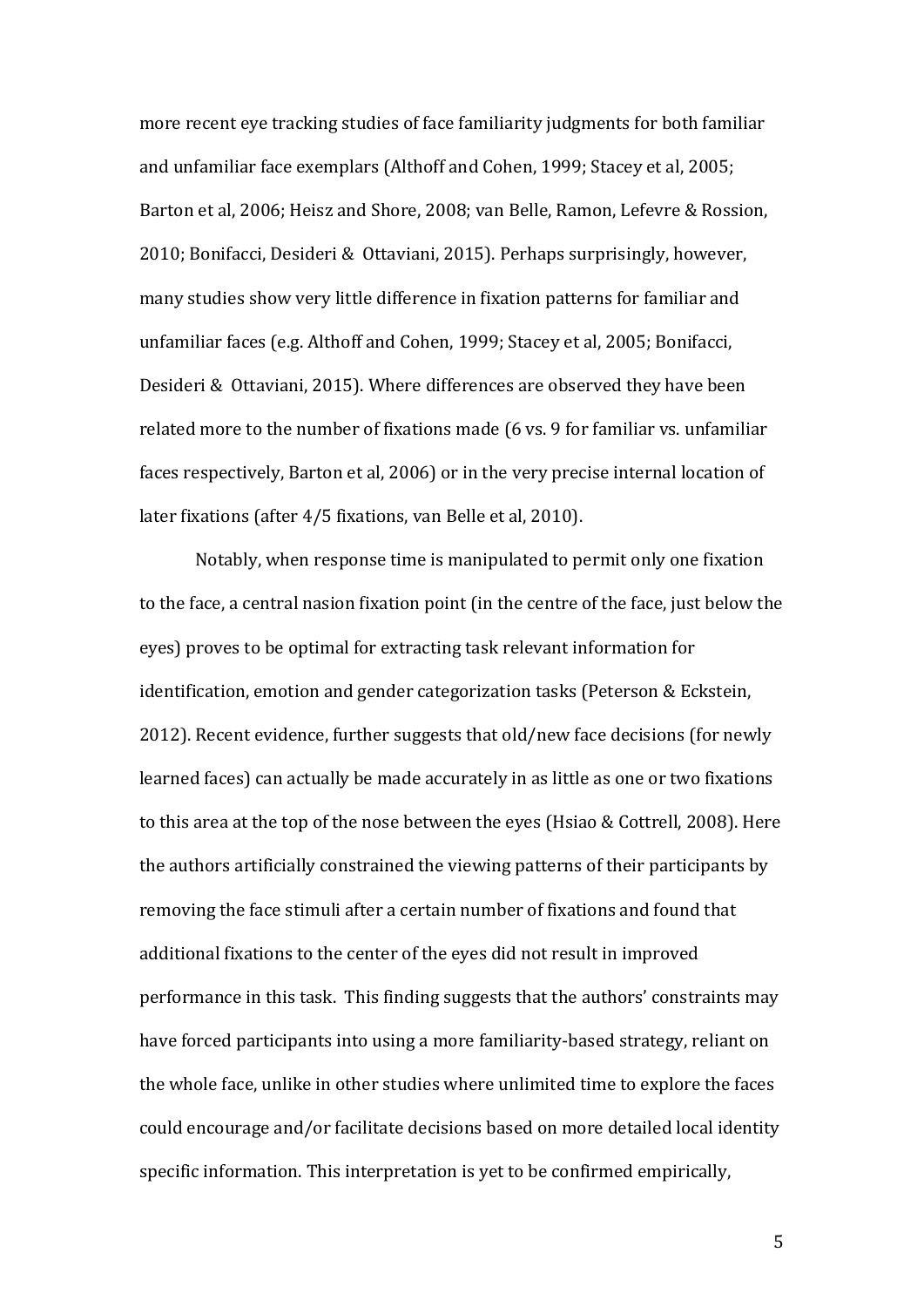however, because to date no studies have explicitly explored differences in the use of visual information in familiarity and identification tasks, or even tried indirectly to force a particular strategy by manipulating response time whilst concurrently tracking eye movements.

While the value of eye movement recordings in establishing the pattern of fixations made when viewing a face is clear, it is important to acknowledge that participants' information use cannot easily be inferred from this variable. Most critically, it is worth noting that eye movement recordings cannot definitively distinguish between face regions that are fixated for whatever reason (e.g. as a result of a generic response to seeing a face) and those regions that are actually important and used for a particular task (e.g., identification). Reverse correlation approaches, introduced by Haig (1995) in the context of face perception, provide an elegant alternative. Examples include the Bubbles approach, where randomly located information samples from a stimulus are presented to participants and the importance of information from different locations is established via their subsequent responses (Gosselin & Schyns, 2001) and added noise techniques, where image noise is added to a stimulus and the associated responses again reveal the important parts of the stimulus for the categorization tasking place (Sekuler, Gaspar, Gold & Bennett, 2004). In reverse correlation experiments participants are presented with visually degraded stimulus information and asked to make categorization decisions. Significant associations between the availability of specific subsets of visual information and correct categorization performance are then used to precisely assign the credit for categorization performance to specific visual information. An important additional advantage of the Bubbles reverse correlation approach is that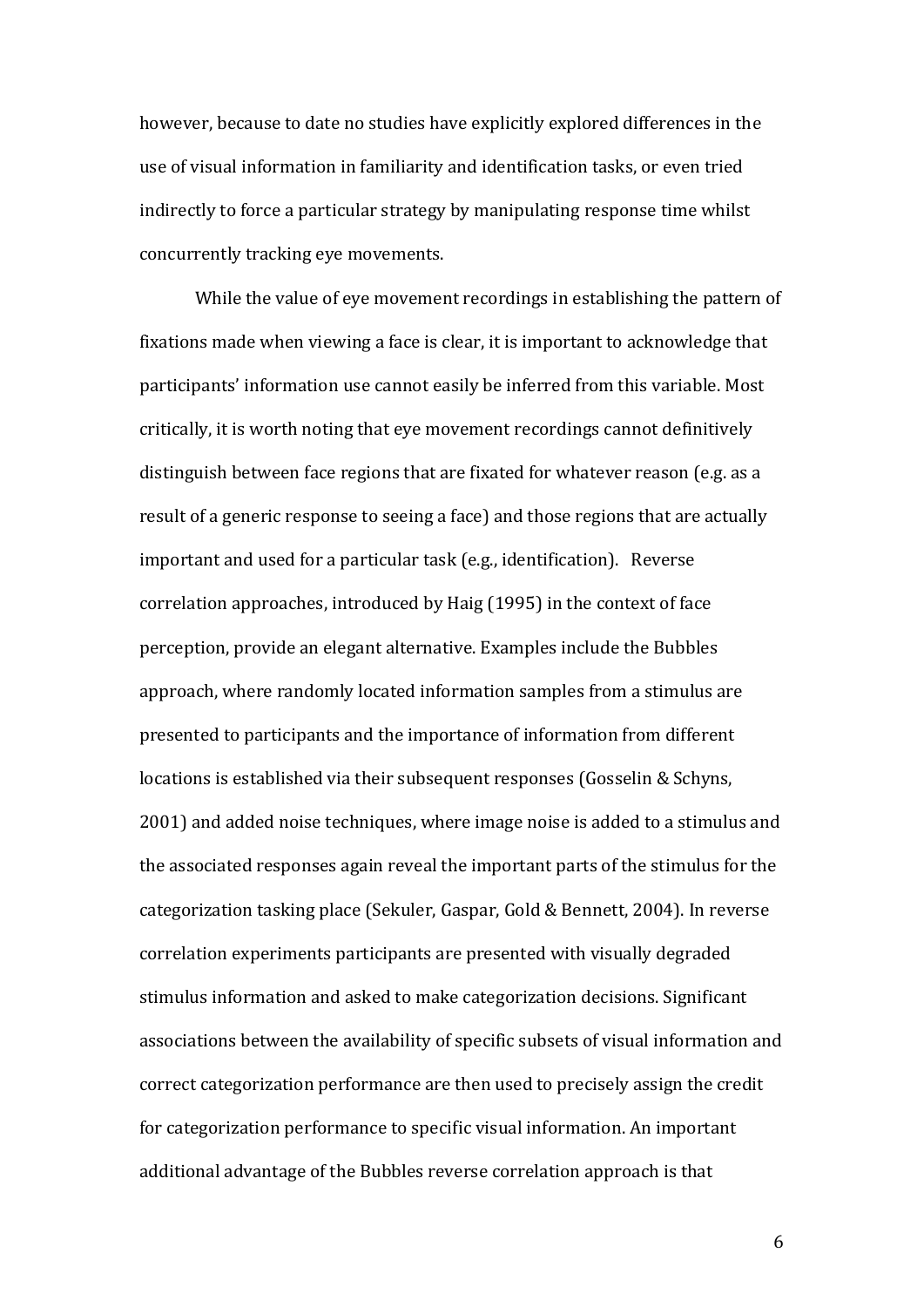information can be independently sampled from different spatial frequency bands when preparing the stimuli. In this way it is possible to go beyond differences in the use of specific visual features (e.g. eyes vs. mouth) to explore more subtle differences in the use of visual information across spatial frequencies, e.g., from fine details to coarser shape information, and the importance of the overlap of information across SF bands (e.g. see Liu, Collin, Rainville & Chaudhuri, 2000).

The few studies that have employed reverse correlation to explore face recognition have done so with an explicit face identification task (Haig, 1985; Gosselin & Schyns, 2001; Caldara et al, 2005; Butler et al, 2010) and again confirmed the importance of the eyes, nose and mouth region for correct identification performance. They have also confirmed the importance of the midband of spatial frequencies (8-25 cycles per face), which may provide the optimal information for judgments of face identity (see Costen, Parker, & Craw, 1994, 1996; Nasanen, 1999; Ruiz-Soler & Beltran, 2006). Crucially, however, no reverse correlation study (to the best of our knowledge) has explored the visual information driving familiarity decisions (i.e., without an explicit naming component). Here, we set out to do just that and establish the critical information underlying participants' judgments of facial familiarity and then to compare this directly to the same participants' performance on a more traditional identification task (i.e., explicitly naming the same familiar individuals).

To this end we created a new standardized stimulus set comprising 6 personally familiar faces and 12 unfamiliar faces from members of the teaching and research staff at Birkbeck College respectively. Many studies of face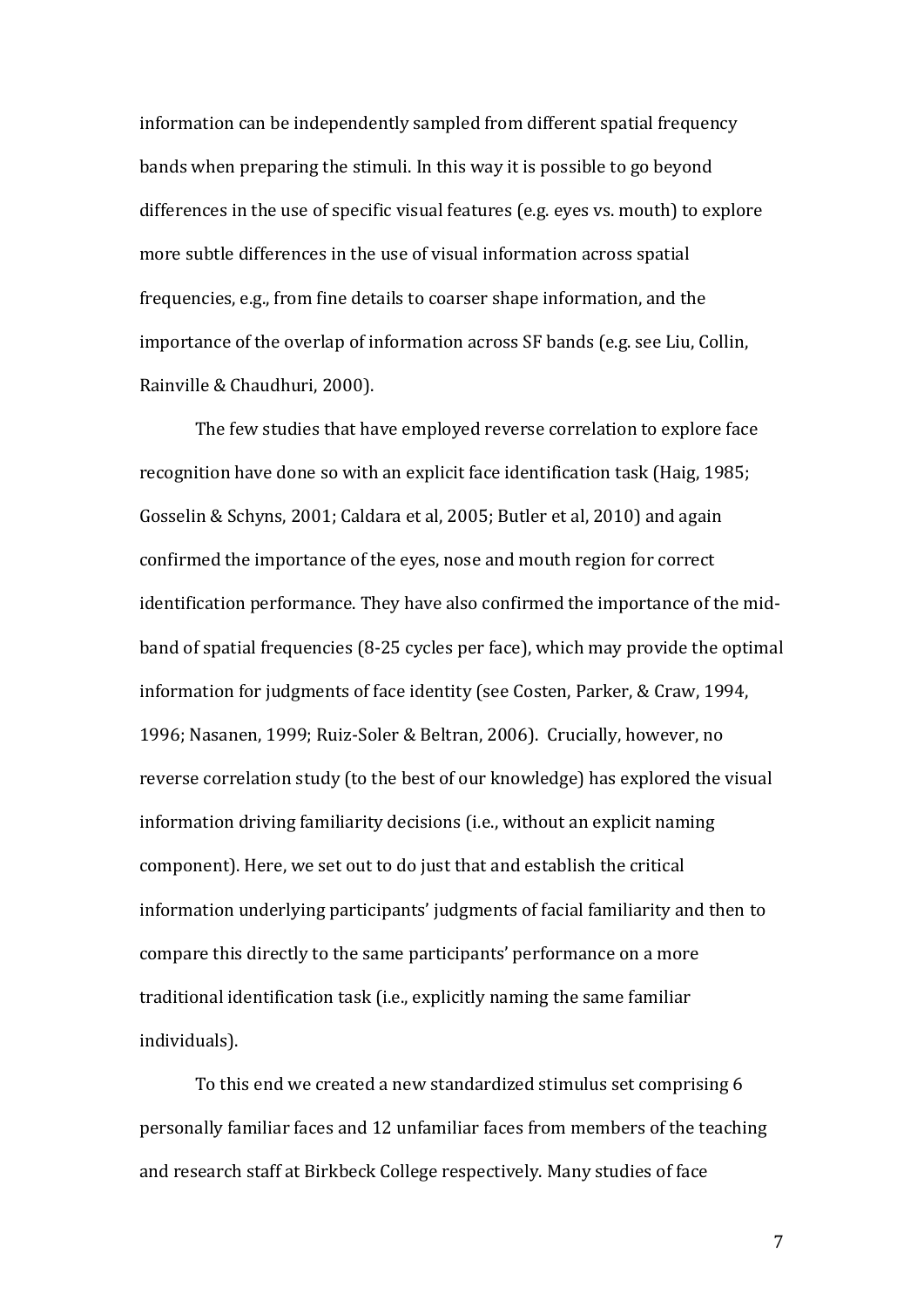recognition employ newly learned or famous faces, rather than personally known individuals, presumably for practical reasons. There are, however, clear differences in the underlying processing of faces that are newly learned in a laboratory setting (often from the same repeated static image that is also used later at test) or famous (but unknown) faces and personally familiar faces. This latter category is more likely, for example, to have been viewed extensively and individuated from others across a broad range of real life, highly variable viewing conditions and personally relevant interactions (Tong & Nakayama, 1999; Carbon, 2008; Heisz & Shore, 2008). Final year students at Birkbeck College categorized subsampled versions of these faces by familiarity in one session, and by individual name in a second session. From their responses we then characterized the spatial frequency specific diagnostic visual information that is crucial for the correct categorization of these faces by familiarity and identity. In this way we could address for the first time if observers use qualitatively different visual information to perform these two categorization tasks.

We expect to replicate existing reverse correlation and eye-tracking results regarding the importance of the internal features i.e. the eyes (predominantly the left eye), nose and mouth for face identification. Predictions regarding the visual information driving face familiarity decisions are more difficult to make. There is reason to believe that the same visual features will prove to be important (e.g. van Belle et al, 2010) though the results of Hsiao & Cottrell (2008) point to a greater importance of global face information when establishing only familiarity. From an evolutionary perspective, it makes sense that observers would be able to establish a generic sense of familiarity from a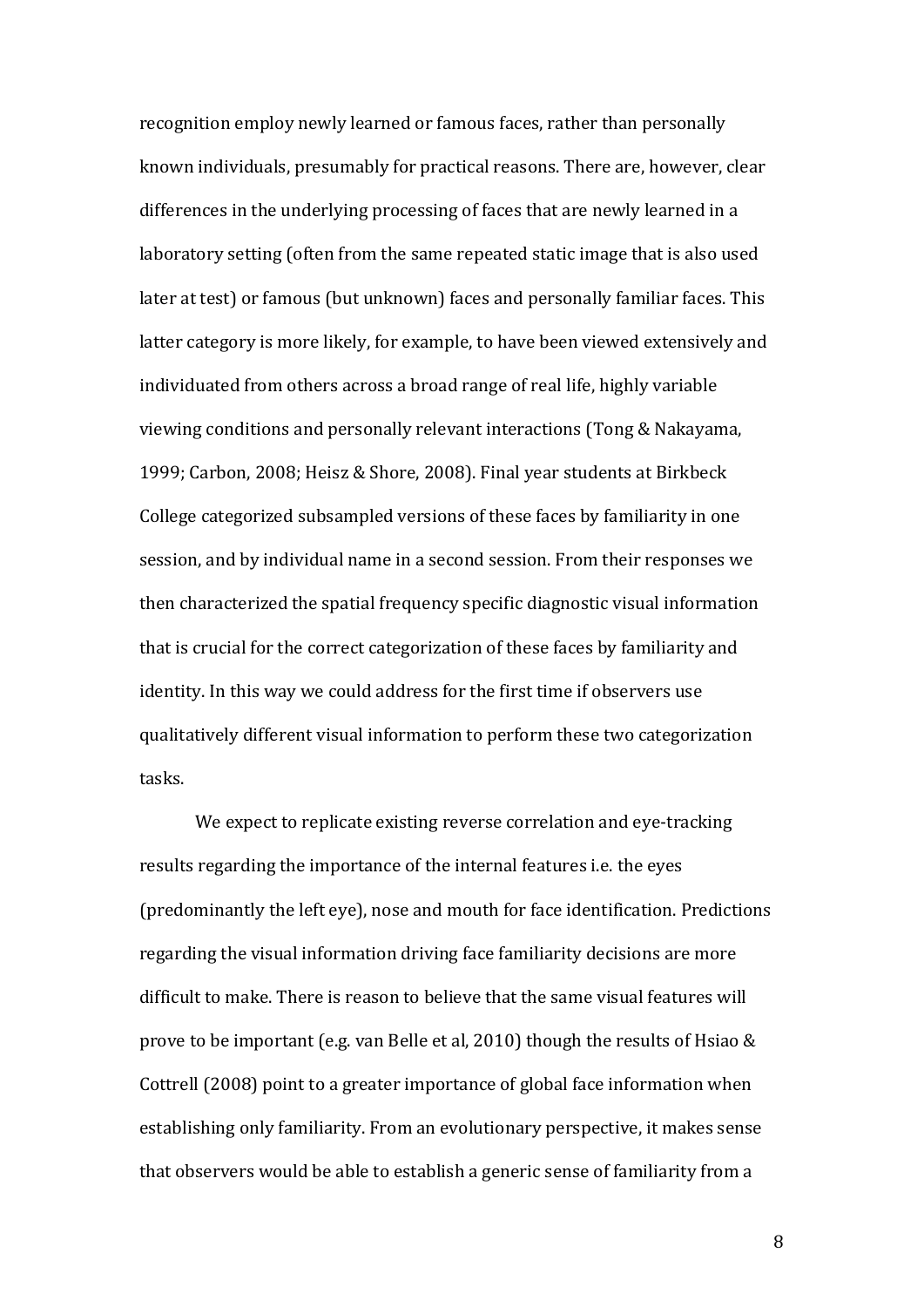reasonable distance. Thus we would expect to find that facial familiarity decisions are driven more by larger features represented in lower spatial frequency bands i.e. information that would be detectable at a greater distances (Loftus & Harley, 2005), than the higher spatial frequency detail that should deliver the more fine grained information used for explicit identification. Clear differences in the use of visual information in these two categorization tasks would point more towards familiarity and identification representing distinct neural processes. A single process model might, by contrast, be more likely to require that the same information is used for both familiarity and identification categorizations, but with a more refined use of a subset of the information in the identification task.

## Methods

#### *Participants*

Sixteen healthy volunteers (4 male, age range 21-44, mean age 31) participated in both conditions of the experiment, which was approved by the School of Psychological Science Ethics Committee at Birkbeck College, University of London, in exchange for a small payment. All participants had normal or corrected to normal vision, were in their final year of study at Birkbeck College and gave informed consent. All participants completed both a familiarity judgment task (response options: familiar, unfamiliar, don't know), and a face identification task (response options: named buttons for each of the 6 identities, unfamiliar, don't know) and a face ratings task. Face familiarity and face identification tasks took place in testing sessions held on separate days (with the familiarity task always preceding the identification task to limit any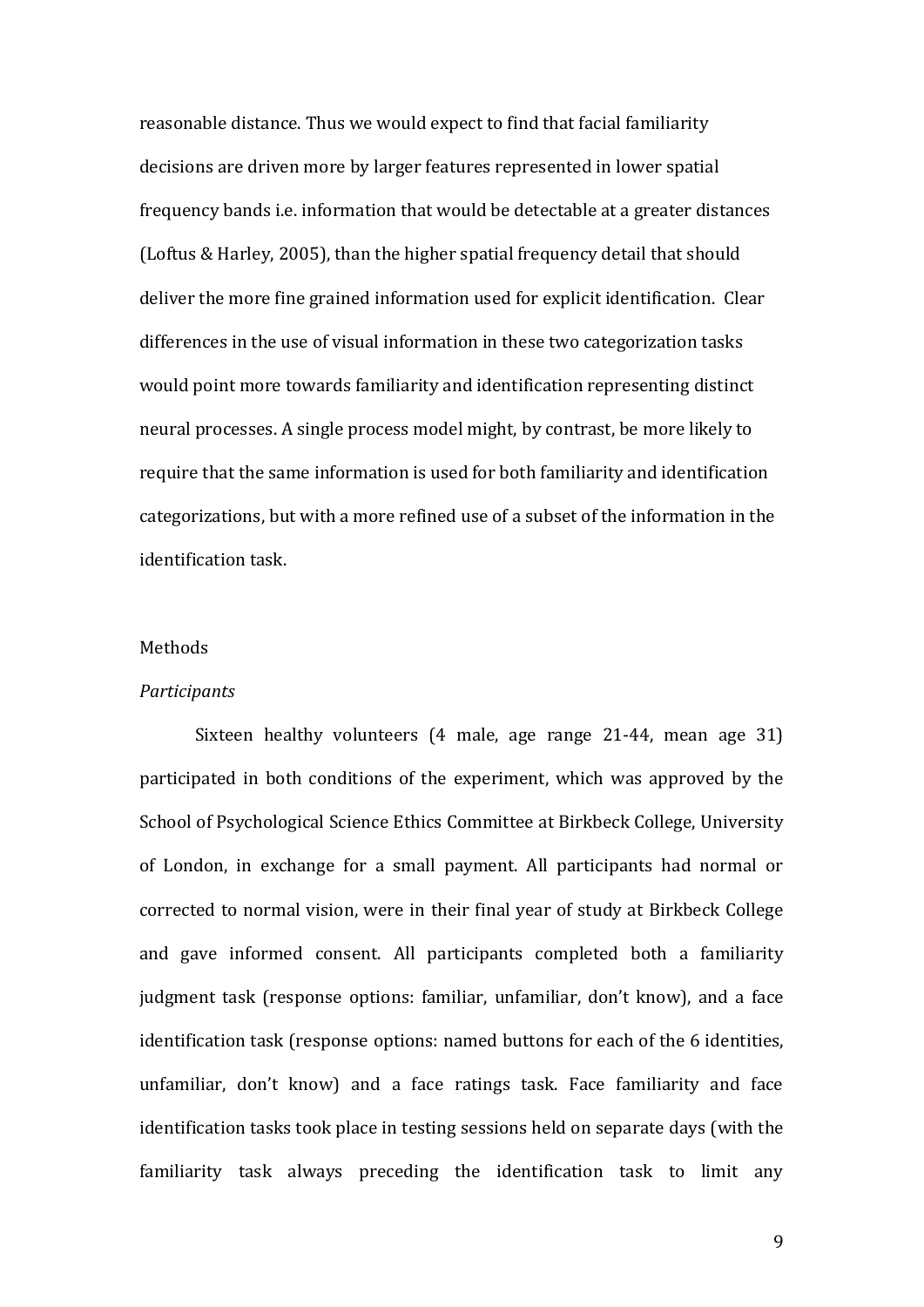contamination of true familiarity categorizations by exposure to the identification task).

#### *Stimuli*

Stimuli comprised greyscale images of neutral expression faces posed by members of the teaching, research and administration staff at Birkbeck College, University of London. All photographs were taken in the same location, under standardized lighting conditions at the same distance from the poser. Stimulus images were further standardized via translation, and rotation to align the center of the eyes. In line with similar studies in this area we removed hairstyle information from the faces via the use of an oval facemask. Importantly the remaining external features e.g. face shape and external contour information remained intact. Past research using the bubbles approach in a famous face identification task found hairstyle information was not used (Butler et al, 2010), and previous eye-tracking studies with hairstyle included do not find many fixations to this region (Althoff and Cohen, 1999; Blais et al., 2008). Posers were also asked to remove any other distinctive non-face information (e.g. piercings or spectacles). 6 familiar faces were selected from a set of 12 faces of active teaching staff (based on an informal survey of 5 individuals in the final year of study). 12 unfamiliar faces were selected from a set of 20 faces to be similar in age, shape and presence/absence of facial hair. All stimuli were normalized via the Shine toolbox to ensure equivalent contrast (Willenbockel, Sadr, Fiset, Horne, Gosselin, Tanaka, 2010). See Figure 1A for an example stimulus from the face set.

For every experimental trial, subsampled versions of these faces were created by randomly sampling visual information from the original images using circularly symmetric Gaussian apertures, 'bubbles' (see Gosselin & Schyns 2001).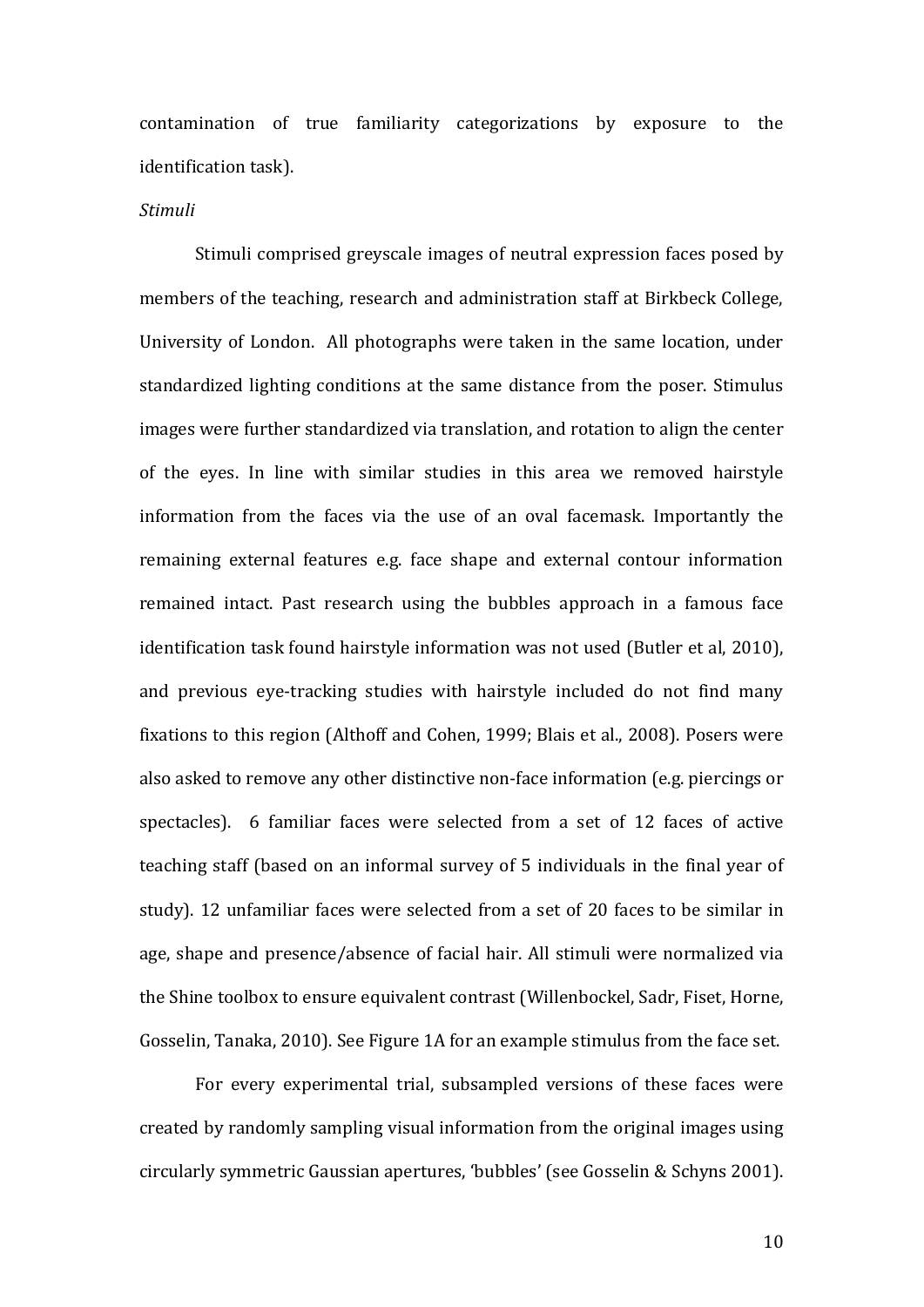Only information located behind these apertures was visible to the participant, and could inform their decision, the rest was hidden from view (see Figure 1 for an example stimulus). The random position of the apertures ensures that on every trial a different combination of visual information was presented to the participant. Across trials, this random sampling approximates a uniform sampling of the input information space and allows a non-biased exploration of the importance of all of the available visual information for the categorization task. The number of apertures (bubbles) was adjusted on a trial-per-trial basis to maintain 75% correct performance for each observer in the categorization task (minimum 40, maximum 250). More bubbles means that more information has been shown to the participant (to counter poorer performance).

As we had clear predictions regarding the importance of visual information from different spatial frequency bands for familiarity and identity categorisation judgments, we sampled visual information across a number of spatial frequency bands in addition to across different locations across the face. Thus on each trial the randomly selected face image was first decomposed into five non-overlapping spatial frequency (SF) bands of one octave each (74-37, 37- 18.5, 18.5-9.25, 9.25-4.63, 4.63-2.31 cycles-per-face) using the Pyramid toolbox for MATLAB (Simoncelli, 1999) before each SF band was independently sampled with randomly positioned bubbles. The size of the bubbles was adjusted at each scale to reveal 6 cycles per aperture and the number of bubbles per scale was adjusted to ensure equivalent information sampling across each scale (i.e. larger but few bubbles sampled information from the coarser low spatial frequency scales, smaller but more bubbles sampled information from the fine detail in the high frequency scales). The sampled information across each band was then re-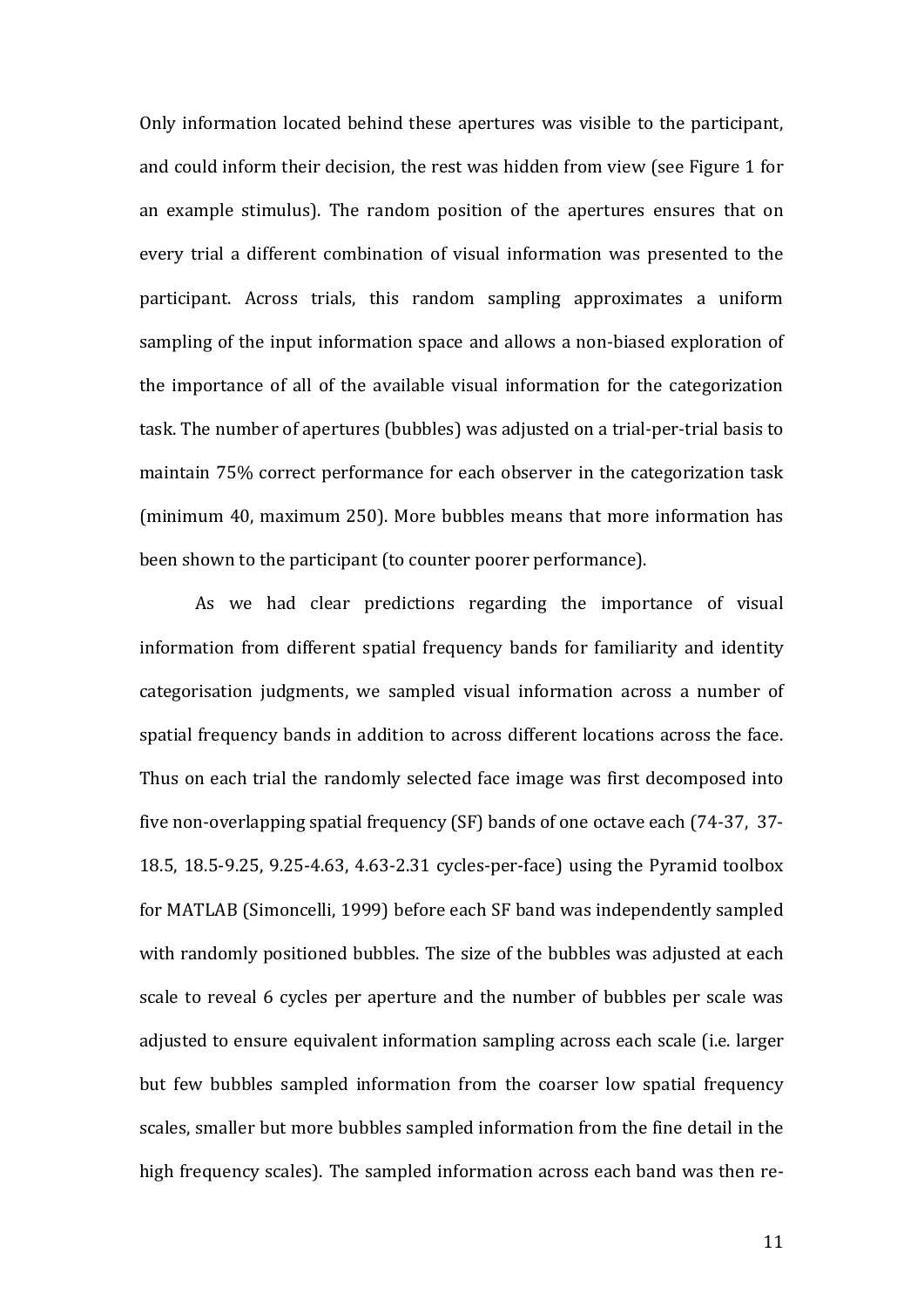combined to produce one experimental stimulus comprised of a mixture of high and low SF information in randomly determined locations (for full details on the methods and an illustration of the stimulus generation process see Gosselin & Schyns, 2001 or Butler et al, 2010). Thus on each trial participants saw a mixture of low, mid and high spatial frequency information from randomly selected locations across the face, and had to base their categorization decisions on this information.

Stimuli were projected on a light gray background to the center of a screen at a distance of 70cm from the participant so that the visual angle was 5.7<sup>o</sup> to match Gosselin & Schyns, 2001 and Butler et al, 2010).

#### *Experimental Procedure*

 $\overline{a}$ 

Participants completed 864 trials in each of the familiarity and identification tasks (always in this order) across 12 blocks in 2 separate 45 minute testing sessions. A randomly selected familiar or unfamiliar face was presented on each trial (with familiar faces presented in half the experimental trials (72 repetitions per face) and unfamiliar faces in the remaining trials (36 repetitions per face)). To maintain concentration and motivation, short breaks were provided every 3-4 minutes (72 trials) consisting of generic motivational screens (e.g. "keep up the good work", odd numbered blocks) or interactive "puzzle-bubble games"<sup>1</sup> (even numbered blocks).

For both tasks the trial began with a 500ms fixation cross, which was immediately followed by a randomly selected face picture whose information was revealed by the bubbles apertures positioned across the locations of the face

<sup>1</sup> Participants were challenged to verbally label 'bubbled' images of films, TV shows or geographical locations (category = participant's choice) before and after the progressive addition of 'clues' that revealed additional features.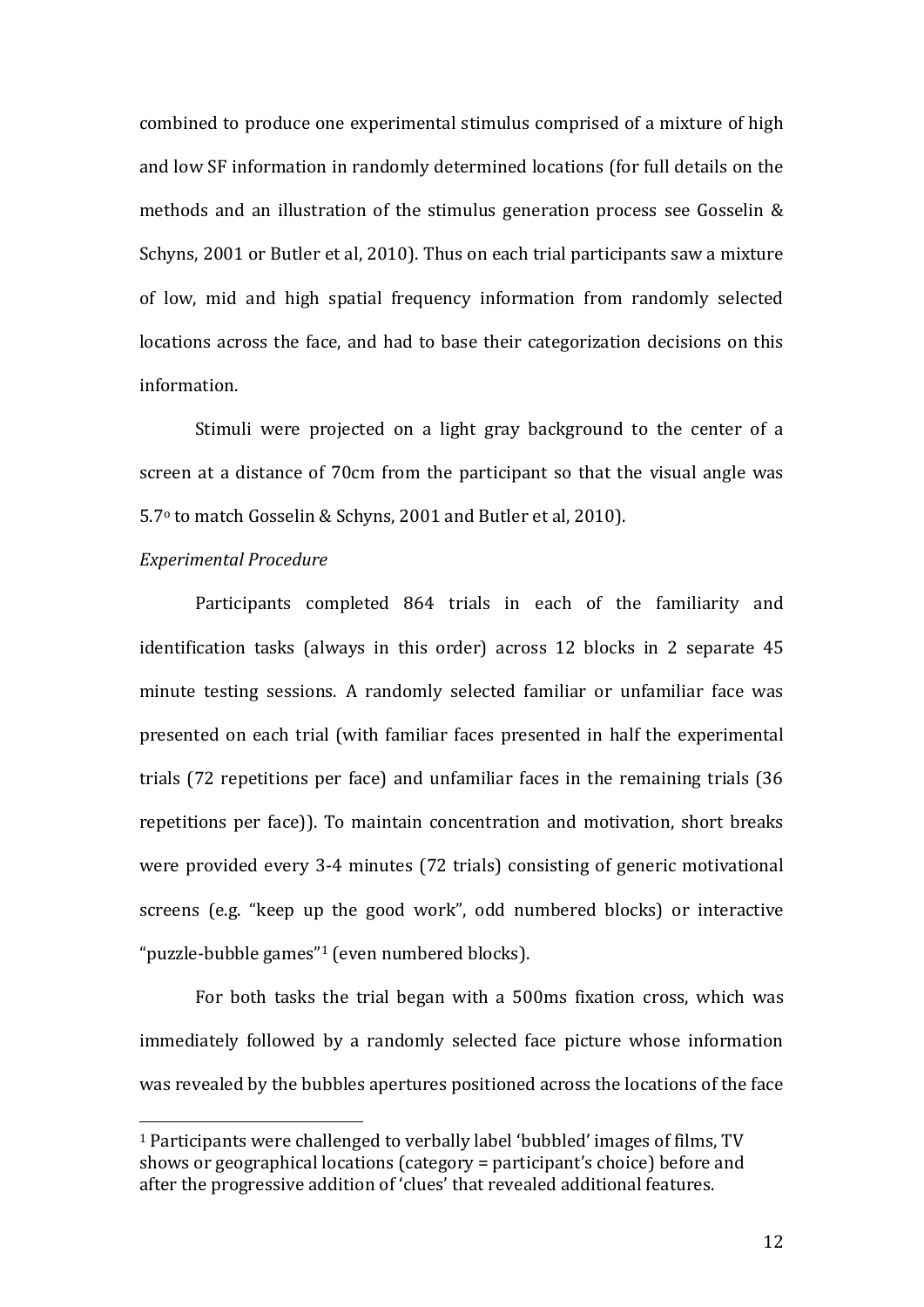in the five spatial frequency bands. The sub-sampled face remained onscreen for 500ms and was replaced by a uniform grey screen until a response was given. Participants were instructed to respond as quickly as possible without making mistakes by pressing the appropriate labeled button of the computer keyboard. In the familiarity task participants were asked to respond to the general familiarity of the faces shown by pressing keys labelled as 'familiar', 'unfamiliar' or 'don't know' (if they couldn't decide from the information given). For the identification task, participants categorized the faces by name (appropriate labeled key for each of the six known identities), 'unknown face' or 'don't know' (if they couldn't decide from the information given). Participants were considered to be correct in the identification task only if they accurately identified the individual shown, selecting the wrong named key was considered an incorrect response. Don't know responses were treated as incorrect responses. A short training session at the start of both experimental testing sessions ensured that participants could categorize the familiar face stimuli and four randomly selected unfamiliar face stimuli, presented without bubbles, correctly by familiarity / named identity as a function of the task being completed and ensured that participants were experienced in the response keys to be used.

In the first testing session, prior to the bubbles tasks, all participants were presented with non-standardised full-colour images of the familiar faces that would later be used in the experiment. The images were taken from publicly available sources e.g. staff pages on the Birkbeck College website, and participants were asked if the individuals were familiar to them and to write down their reason for knowing the individual (typically the name of the class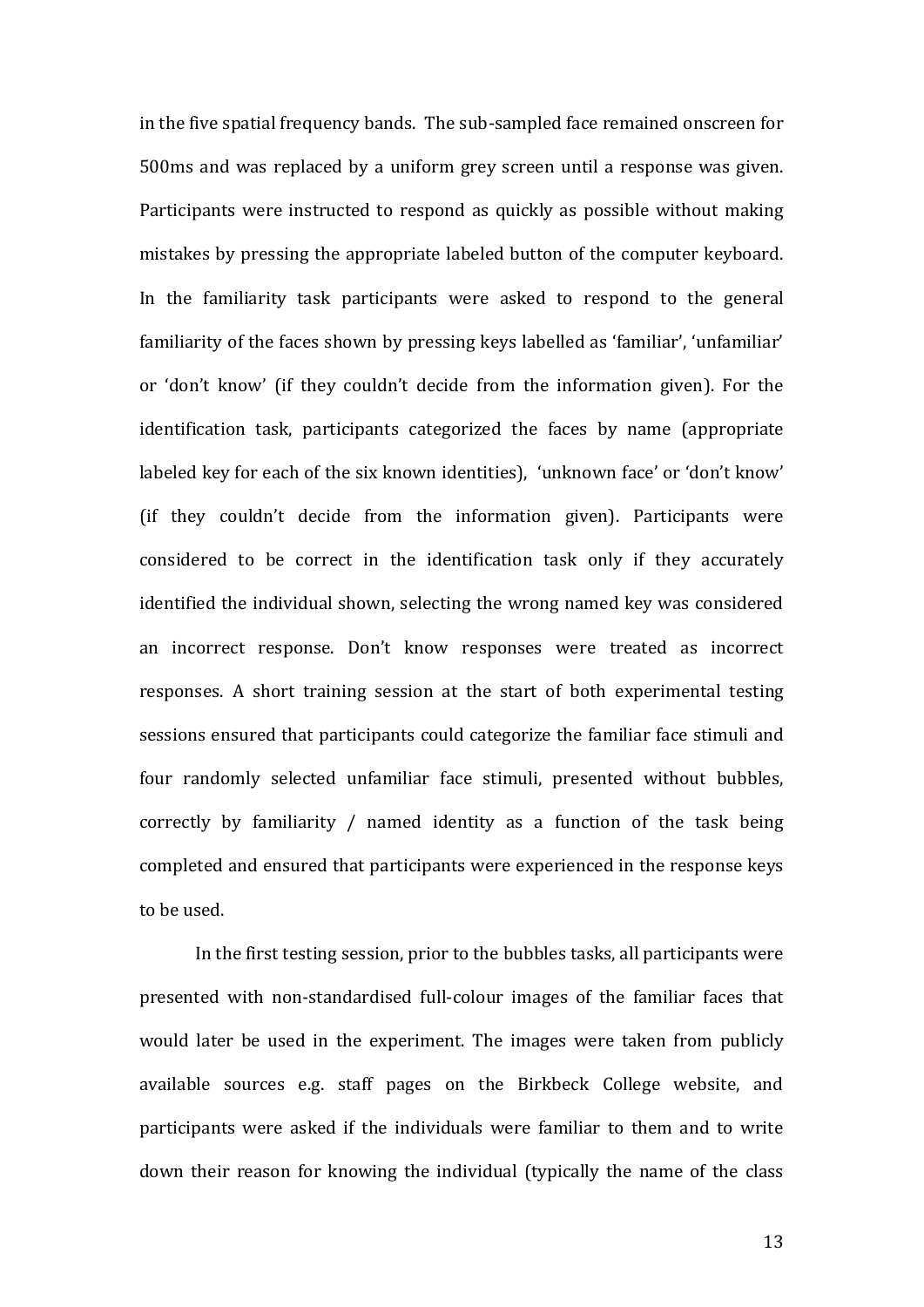that individual taught). Participants then viewed the standardized, oval-masked, gray scale images of the familiar faces alongside the twelve unfamiliar faces and rated them all for familiarity on a scale of 1 to 7.

## Results

 $\overline{a}$ 

#### *Performance Metrics*

As expected, participants rated the familiar face stimulus set as much more familiar than the unfamiliar face stimulus set (Mean rating=5.82 vs. 1.24,  $t(15) = 23.4$ ,  $p < 0.001$ ) confirming the familiarity of the known faces and unfamiliarity of the others.

For the Bubbles tasks, the staircase algorithm ensured that there was no significant difference in overall categorization performance across the two tasks (Mean percentage correct 74% vs. 74%, t(15)=0.475,  $p = 0.64$ ). There was also no difference in performance as a function of the familiarity of the stimuli in either task (2 way repeated measures ANOVA for performance correct in the two tasks (familiarity and identity) and for the two classes of stimuli (familiar and unfamiliar) all F<1.1, p>0.3, see Table 1). However, slightly more information was required to achieve the same level of performance in the familiarity task compared to the identity task (median number: 118 vs. 89 bubbles,  $t(15) = 3.08$ , p=0.008)2, which signals that participants found this categorisation judgment

<sup>2</sup> As the task performed is conflated with task order (the familiarity task always came first to avoid setting participants up in an identification strategy throughout), we cannot conclude whether or not the requirement for less information in the identity task is merely an effect of habituation to the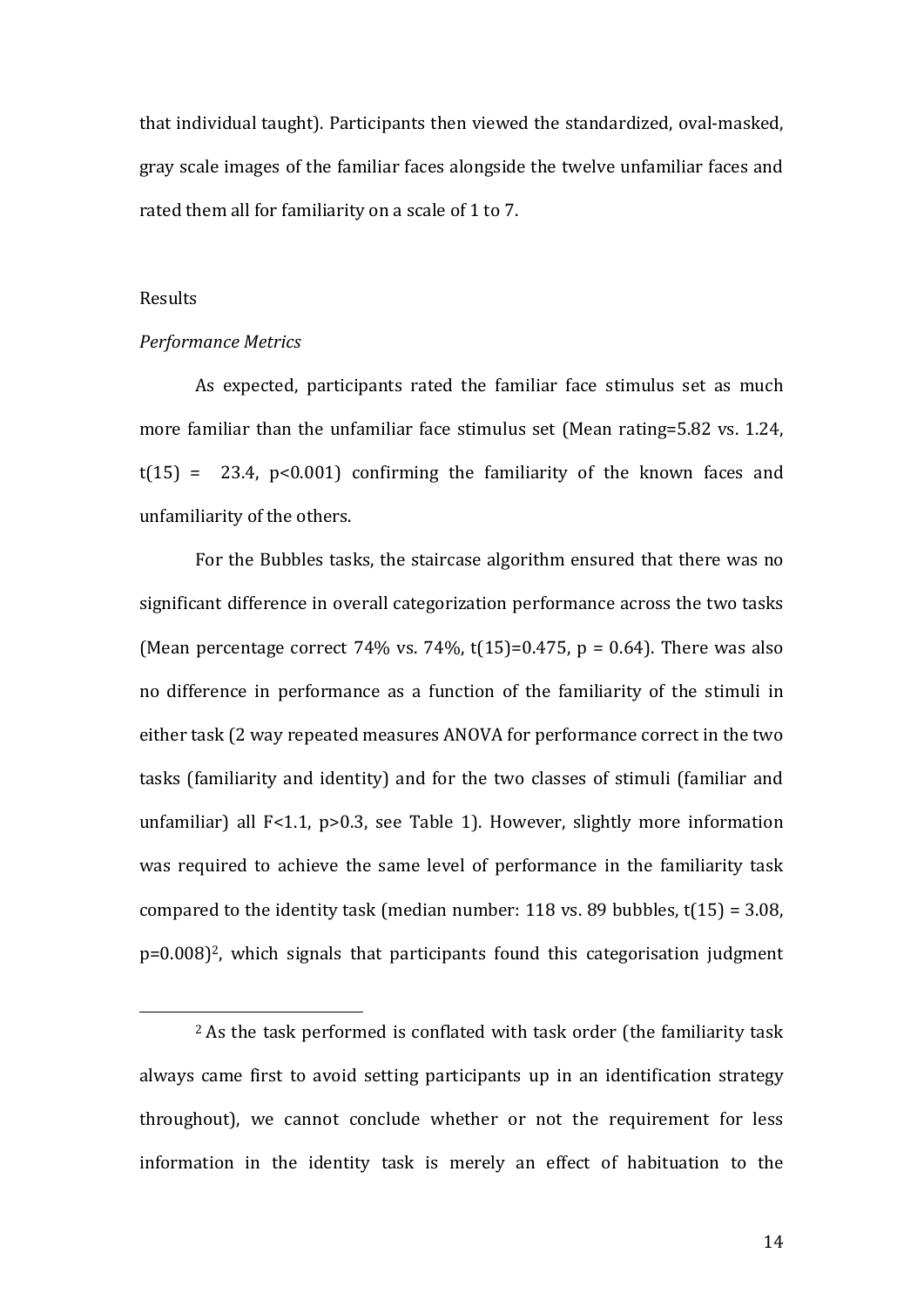slightly more difficult (Royer et al, 2015). For the familiarity task, there was a significant difference in response times on correct trials as a function of the familiarity of the stimuli (t(15) = 3.58, p=0.003) with participants significantly faster to respond to familiar than unfamiliar faces (mean reaction times: 714 vs. 792ms). Comparative interpretation of reaction times in the identification task is challenging given the relatively more complex response demands (8 response keys, 6 representing the known identities cf., 2 response keys, representing familiar vs. unfamiliar). Nevertheless a main effect of familiarity was also observed here  $(t(15) = 2.96, p=0.01)$  with participants faster to indicate an unknown face than the familiar identities (1164 vs. 1001ms). It is also worth noting that participants' classifications of a face as unfamiliar were faster when performing the familiarity task (792ms) than when performing the identification task (1001ms,  $t(15) = 3.75$ , p =0.002), despite equivalent levels of performance accuracy in what is conceptually the same categorization decision (rejecting that a face is known to the participant).

Finally, there was no difference in use of the don't know response button across the two tasks (t(15) = 1.15, p=0.26) with on average 6.7% vs. 8.7% don't know responses in the familiarity and identification tasks respectively.

#### *Bubbles Analysis*

<u>.</u>

procedure, or truly reflects a difference in terms of information need. Considering the last 25% of trials only, by which time participants should have habituated to the slightly unusual Bubbles paradigm, there remains a significant difference in information requirement  $(t(15) = 2.25, p=0.04, 114$  vs. 89 bubbles).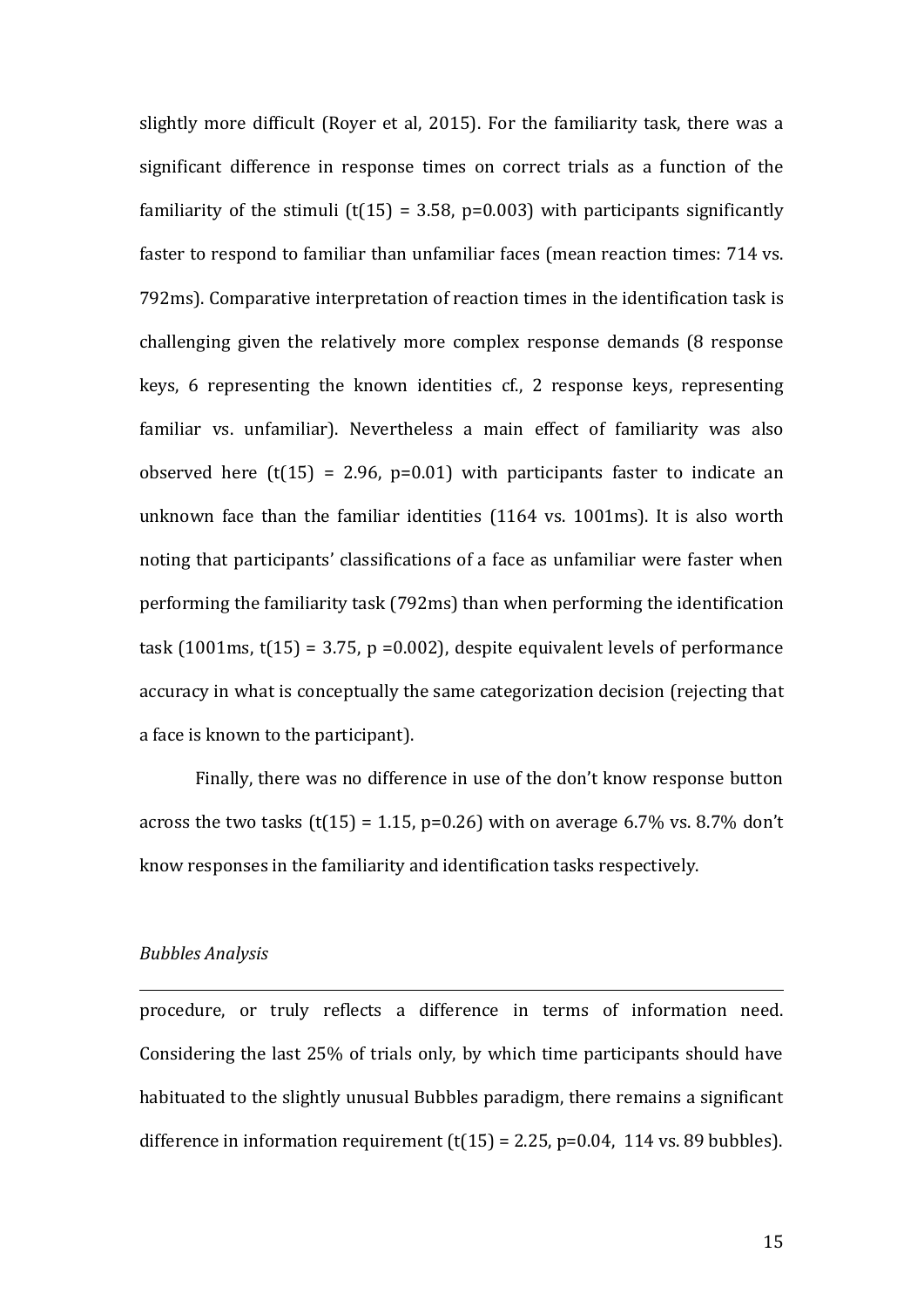After the experiment, independently for each task, every trial was sorted as a function of whether or not the information presented to the participant resulted in a correct response in the categorization task. Observers will tend to be correct if the information necessary to perform the task has been provided to them and inversely they tend to be incorrect if this information is missing. To determine the specific information driving correct categorizations for familiarity decisions we summed together all of the bubbles leading to correct categorizations (e.g. in the familiarity task familiar as familiar, unfamiliar as unfamiliar) and divided that by the sum of all bubbles presented to generate probability maps. In these probability maps the pixel value at each location indicates the probability that presenting the visual information at that location would result in a correct familiarity categorization. Following Chauvin et al, 2005, we transformed these probabilities into z-scores using the noninformative region outside of the face image as a baseline and established those regions statistically associated with correct categorization performance by applying a *p*<.05 threshold and *p*<.05 cluster extent criterion (see Chauvin et. al., 2005 for full details of the specially developed statistical tests). To visualize the resulting diagnostic information we selected a representative face and revealed only the information in each spatial frequency band found to be significantly associated with correct categorization performance.

Figure 1A shows the diagnostic information used to correctly complete each task alongside the original face image. The distribution of this information across the spatial frequency bands is indicated by the bar charts in Figure 1B and represents the total number of significant pixels in each spatial frequency band (normalised by the size of the Gaussian bubble used to sample that band, see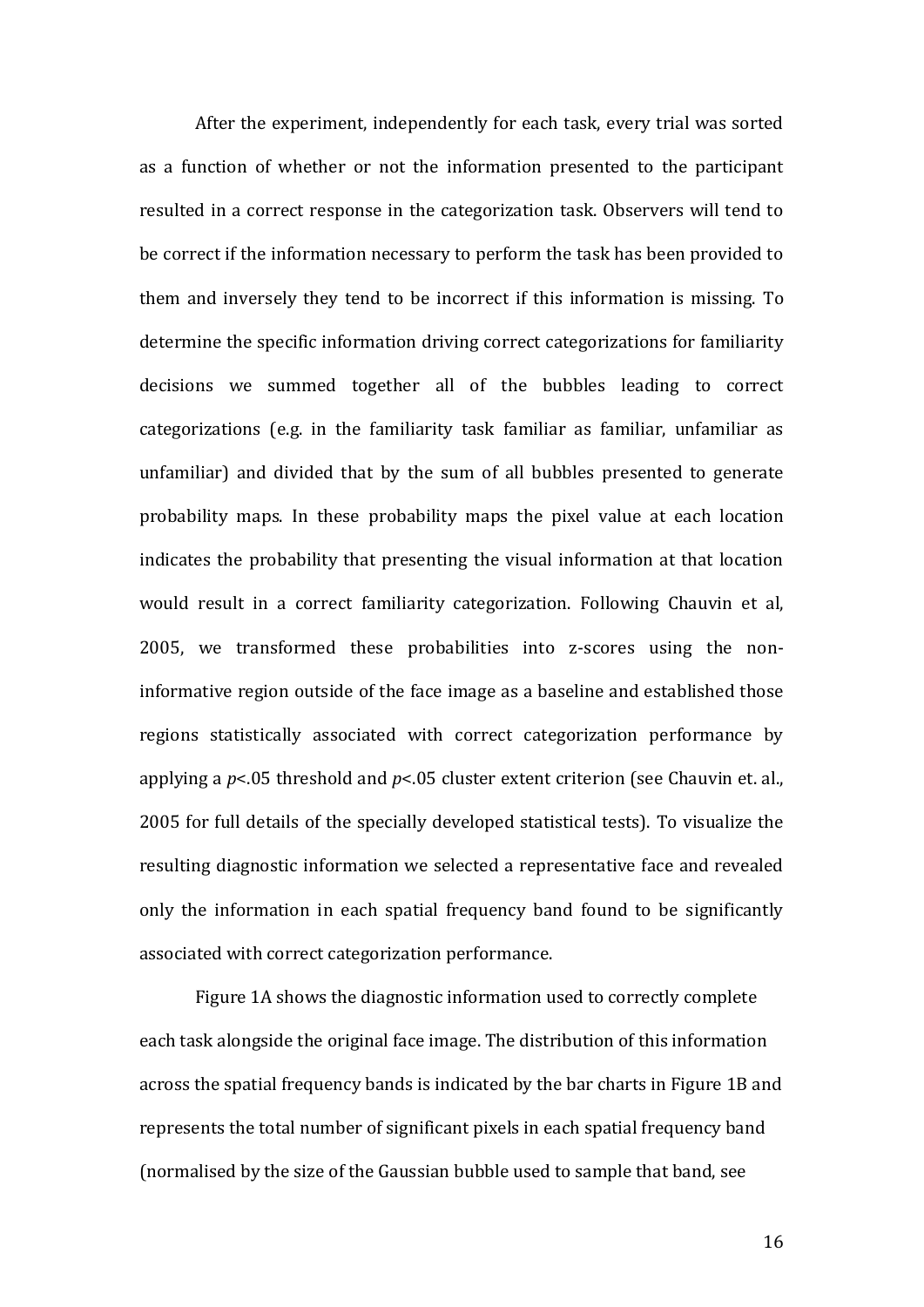Smith & Schyns, 2009). It can clearly be seen that the mid-band of spatial frequencies is of most importance to accuracy in both tasks. However, this is supported by higher spatial frequency details for the identity task, and relatively more low spatial frequency information in the familiarity task.

Turning to the visual features used and their split across spatial frequency bands (see Figure 1C), in the identity task participants focus on the left eye and mouth information in high spatial frequencies and continue to use primarily use the internal face area (eyes, nose and mouth) in the lower spatial frequencies. In the familiarity task, as in the identity task, participants also make some use of the higher spatial frequency detail around the left eye and mouth, though to a much lesser extent. Their strategy for information use in the mid band is markedly different to the identity task. Unlike the identity task when the central, classic tshape portion of the face is used (Yarbus, 1967), here participants used the full extent of the eye shape along with external facial shape cues. This broad pattern of information use continues in the lowest two spatial frequency bands, with a global whole face region significantly linked to good categorization performance.

To compare information use across the two tasks, we computed the difference of the un-thresholded z-scored maps (to ensure that no features were missed by not quite reaching threshold). These differences were re-normalised to the baseline region and we applied the p<0.05 threshold corrected criterion on the resulting differences. Figure 1D indicates visual information that is significantly more used in the familiarity task (top row) and the identity task (bottom row) and confirms this general pattern of results (although we note that there is no significant difference in the use of the left eye in the second spatial frequency band).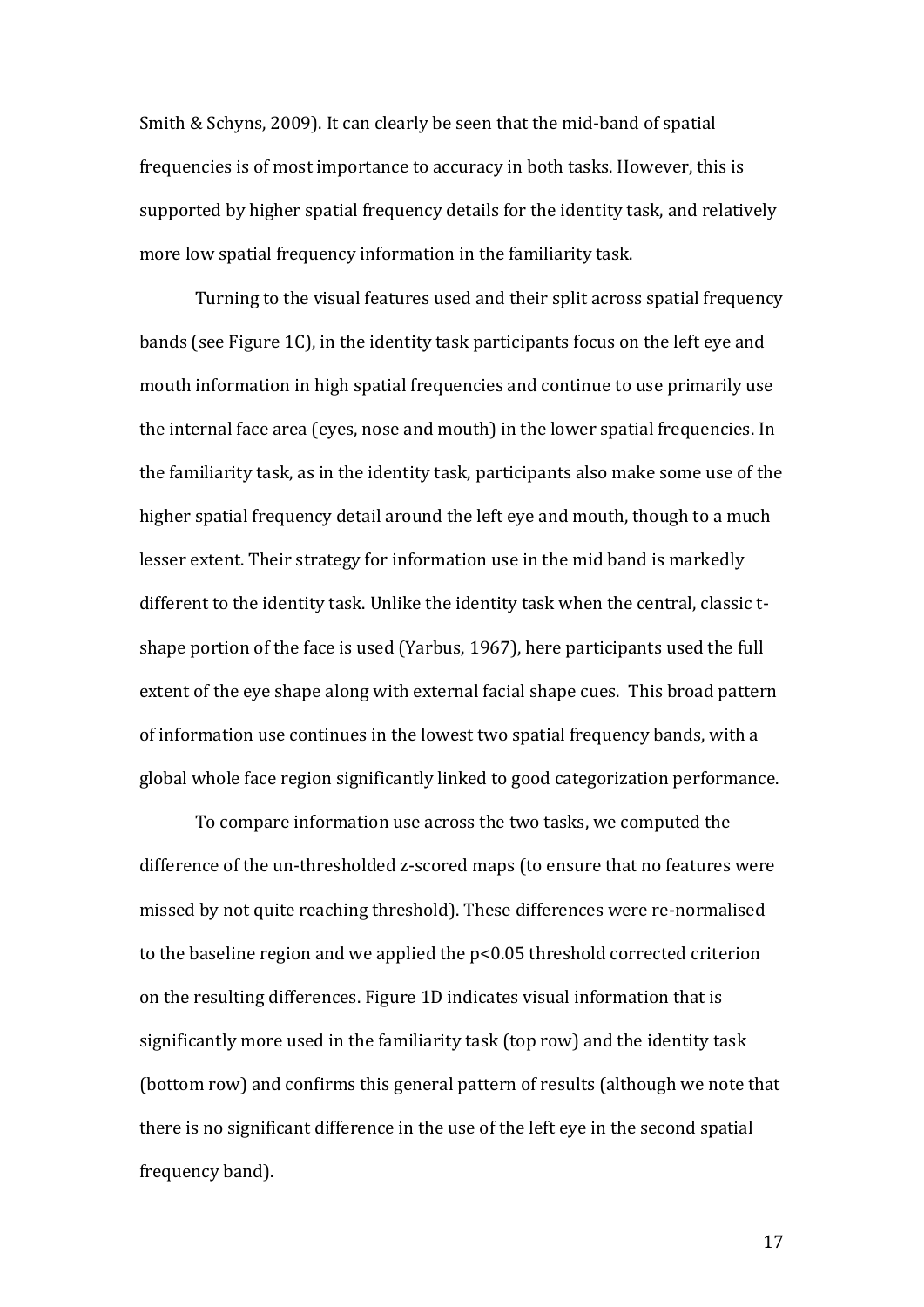## Discussion

The main objective in the current study was to examine how task demands during categorisation judgments of known and unknown faces (i.e., asking participants to evaluate familiarity vs. identification) shapes their use of visual information. To that end, we investigated whether there are any differences in the specific visual cues and/or spatial frequency bands that critically inform these judgments. Overcoming the potential limitations associated with using newly learned or famous faces, we created a stimulus set of faces that were personally familiar to all our participants. This design choice allowed us to probe participants' robust memory representations of each individual: established and built up over real-life interactions.

Our results are broadly consistent with those of past studies (where these exist) of familiarity and identification judgments. For example, for the familiarity task performance metrics showed that participants made faster familiarity decisions for familiar faces (vs unfamiliar faces, e.g., van Belle et al, 2010) and for the identity task, classification images confirmed the importance of the mid-band of spatial frequencies for correct face recognition performance (Costen, Parker, & Craw, 1994, 1996; Nasanen, 1999; Ruiz-Soler & Beltran, 2006). The current findings also critically extend our understanding of how these judgments are made. For the first time we empirically confirm that marked differences exist in the specific visual information forming these categorizations, both in terms of the visual cues (features) and their representation across the spatial frequency bands tested.

For identification judgements, participants made most use of the classic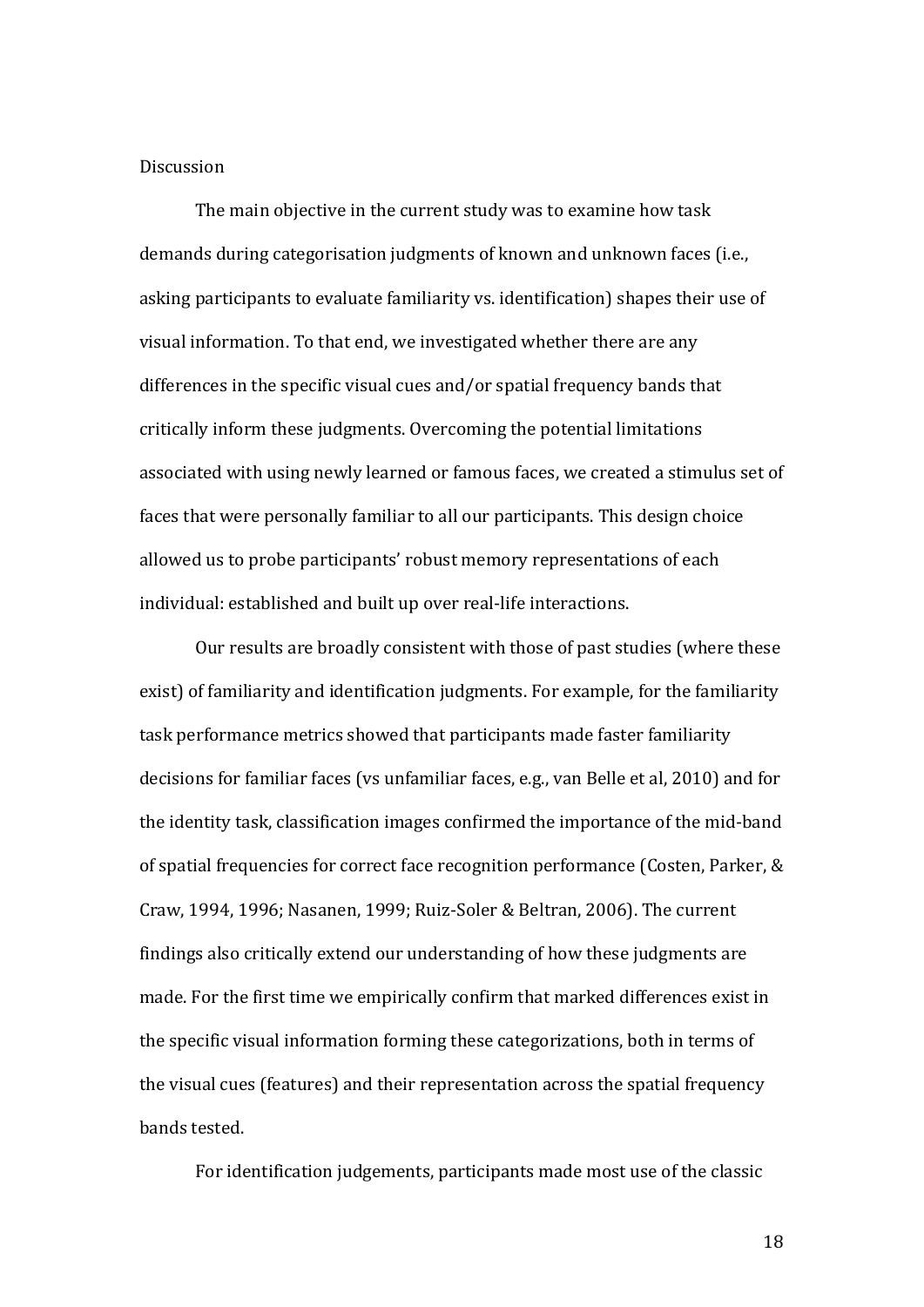internal features (eyes, mouth and nose; Yarbus, 1967). There was also a relatively greater contribution of the fine detail in high spatial frequencies than the coarse shape outlines of the low spatial frequencies. This pattern of information use when labelling the identity of personally familiar faces is very much in line with previous studies with newly learned (Gosselin & Schyns, 2001; Caldara et al, 2005) and famous faces (Butler et al, 2010), as well as eye tracking findings with personally familiar faces (van Belle, Ramon, Lefevre & Rossion, 2010). This close alignment with extant research findings weakens any suggestion that the bubbles paradigm altered the processing strategy of the participants in the current study. The bias that we observe to the left side eye is also well documented (e.g. Mertens, Siegmund & Grusser, 1993; Gosselin & Schyns, 2001; Butler & Harvey, 2006) and may stem from the dominance of the right hemisphere of the brain for processing faces (Burt & Perrett, 1997; Rossion et al, 2003), whereby a right hemisphere lesion is necessary and sufficient for acquired prosopagnosia (an inability to recognise familiar faces, Hecaen & Angelergues, 1962; Meadows, 1974). Despite evidence suggesting that the mouth may be more important for newly learned faces as opposed to known famous faces (Butler et al, 2010), we replicated the majority of findings confirming the use of this visual feature in face identification (Gosselin & Schyns, 2001; Caldara et al, 2005; van Belle et al, 2010).

For familiarity judgements, participants made much greater use of low spatial frequency information. In contrast to the identity task, participants made only minimal use of the higher spatial frequency feature-specific details (e.g., the fine detail in the eyes). Instead, categorization performance relied primarily on the extraction of broader face shape cues available in the mid and lower spatial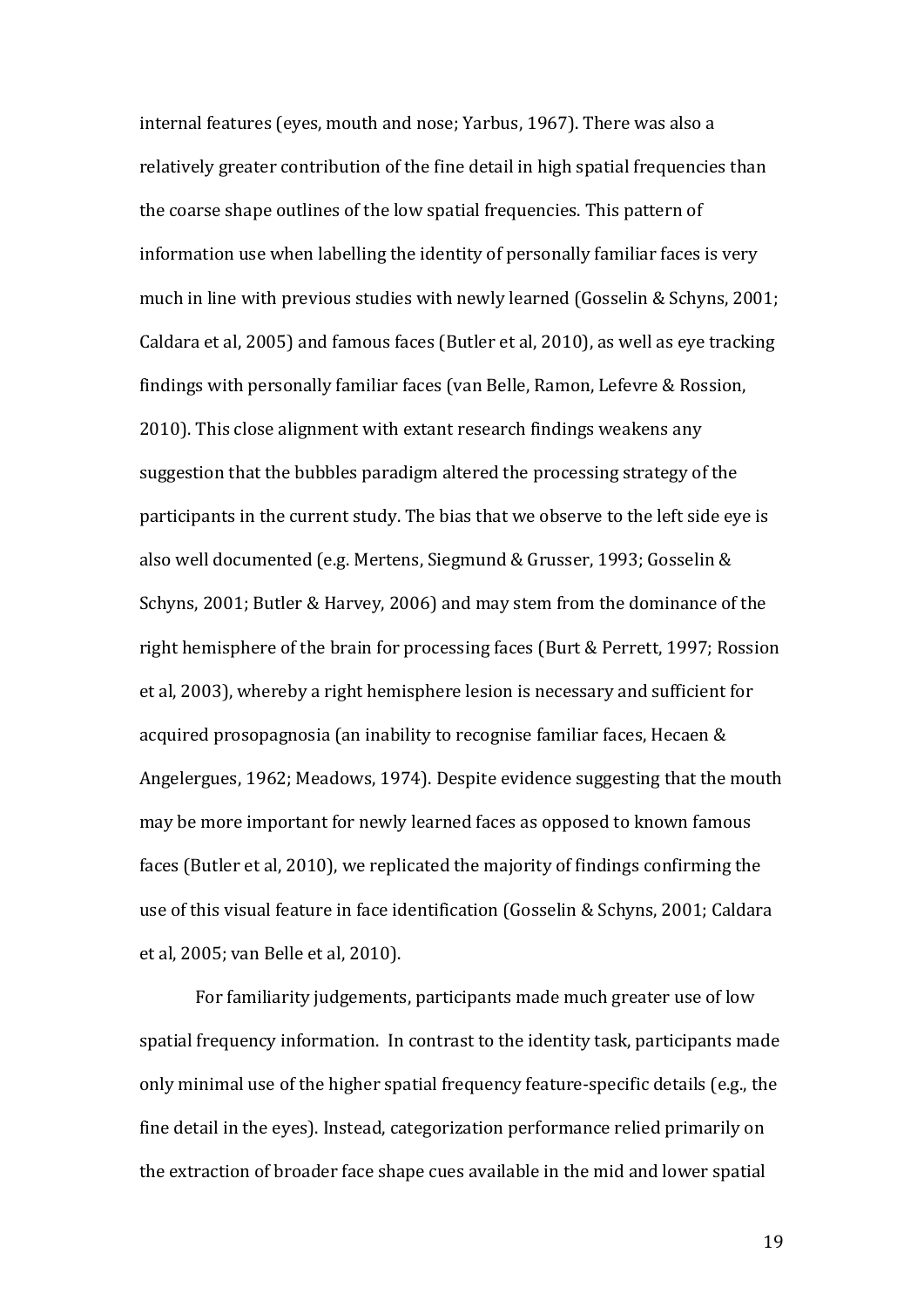frequency bands. Moreover these same participants that focused on the internal t-shape facial features in the identification task, here relied upon face shape cues from the cheeks, external face contour and eye shape information to judge familiarity. This distinct information processing strategy may suggest that participants consider the face more globally when judging familiarity (perhaps in a more holistic manner (e.g. Farah et al, 1995; Goffaux et Rossion, 2006) though the link between spatial frequencies and holistic processing is not a clear-cut one (e.g. see Rossion et al, 2013). It is clear, however, that when judging familiarity participants are extracting information that could be gleaned at greater distance from the individual rather than seeking out detailed local featural information (perhaps more relevant for confirming a specific identity) which would become available as the individual moves physically closer.

Our results for the familiarity task are broadly in line with the findings of an eye-tracking study by Hsiao & Cottrell (2008). These authors reported that participants could classify newly learned faces as old (vs. new) from as little as two fixations to the central upper region of the face when they were restricted in the number of fixations they could make (after a set number of fixations the stimulus was replaced by an average face mask). Fixation to a central location where there is a perceptual span large enough to cover the whole stimulus (e.g., on the nose or between the eyes) as opposed to the features themselves, is argued to represent the most informative "center of information" for such a task, which relies on a whole-face representation (Dailey & Cottrell, 1999).

Given that categorization task was necessarily conflated with task order (we always ran the familiarity task before the identification task), it is important to rule out the possibility that participants' experience with the familiar faces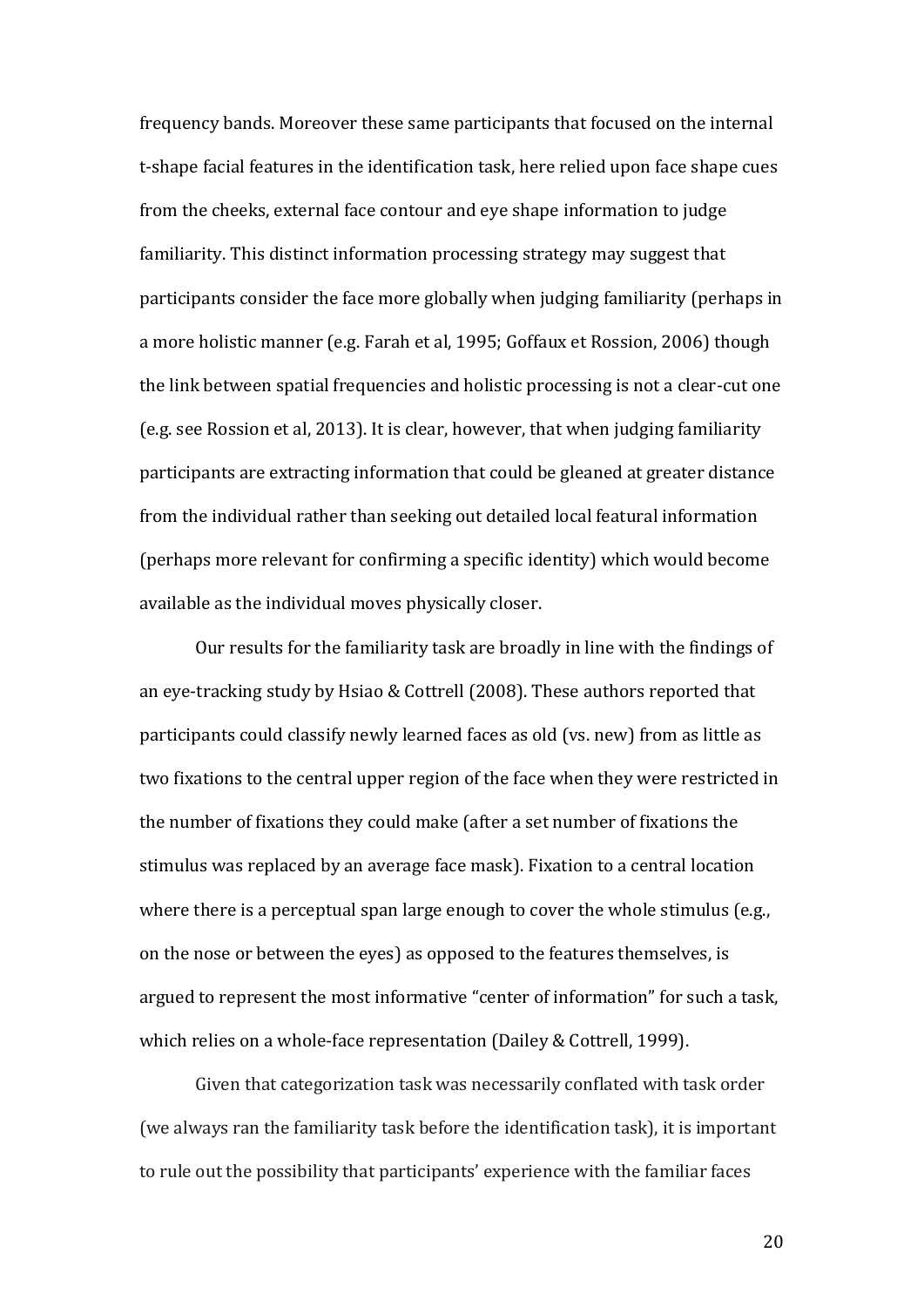during participants' first testing session was driving the differences in information use we observed during session two. We stress that any additional 'training' with each (already familiar) familiar face would have been minimal, limited to a maximum of 36 seconds of exposure to partial versions of each identity (revealed through randomly positioned bubbles on each trial) 3. Nevertheless we ran a new group of 12 new participants from the same final year student population (4 male, mean age 33.4 [22-54]) through the same identification task, without the preceding familiarity task. Crucially, we observed no difference in the performance of this second group of participants in comparison to those individuals who completed the identification task after the familiarity session. They indicated strong familiarity with the stimuli (mean familiarity rating for the familiar vs. unfamiliar faces was 4.9 vs. 1.15,  $t(11) =$ 15.6, p<0.001), performed the bubbles task with equal accuracy (74.4% vs. 75% correct, t(26)=0.4, p=0.69) and required the same amount of information to do so (88 vs. 106 bubbles,  $t(26) = 0.92$ , p=0.37). Furthermore, like our original participants their information use was driven by high spatial frequency information (left sided eye, center of the mouth) with minimal contribution from the lower spatial frequency bands (see Supplementary Figure 1). Taken together, we propose that these results make it difficult to conclude that the differences in information use observed in the familiarity and identification tasks were driven simply by any additional training or the fixed task order.

In recognition memory research generally, and face perception particularly, there is an ongoing tension between single and dual process models

 $\overline{\phantom{a}}$ 

**<sup>3</sup> In the familiarity task there were 72 trial repetitions of each familiar identity (36 per unfamiliar), in which different parts of each face were presented, for a short duration (500ms).**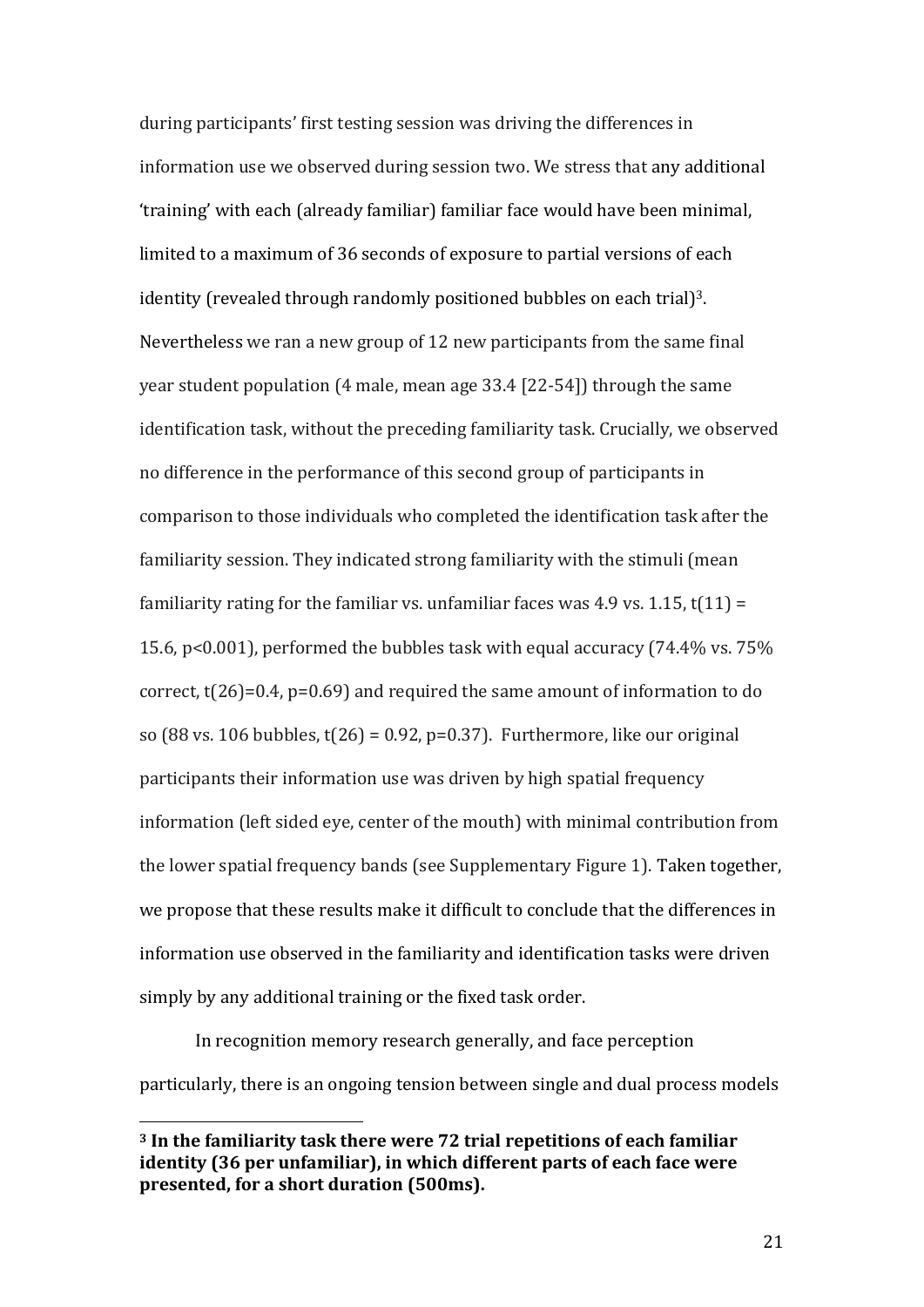of recognition. In dual process models, it is proposed that *familiarity* (the general feeling of knowing a face, without any additional contextual details) is supported by a different processing route than *recollection* (where contextual detail is explicitly remembered). In contrast, single process models assume a single processing route that serves both familiarity and recollection appraisal (Yovel & Paller, 2004; Curran & Hancock, 2007; MacKenzie & Donaldson, 2007; Burns, Tree & Weidemann, 2014). **Our new evidence that participants use qualitatively different information when performing familiarity and identification categorizations on the surface appears more consistent with a dual process model. However, a single process model, whereby identification decisions naturally follow familiarity decisions due to the requirement to accumulate more detailed information to support the former, could also account for our results.** 

In fact, it has recently been proposed that the processing of facial familiarity is a multi-stage process in which initial crude familiarity distinctions can take place rapidly (as early as 140ms following stimulus onset), but improved performance requires subsequent refinement at later stages (Barragan-Jason et al, 2015). This proposal is very much in line with the classical hierarchical models of face recognition (Bruce & Young, 1986). Barragan-Jason and colleagues (2015) report that participants in a speeded familiarity judgment task (with famous faces) can be split into two groups as a function of the presence or absence of early (170ms) neural differences to familiar vs. unfamiliar faces. Participants with earlier neural discrimination of familiar and unfamiliar faces produced a faster reaction time distribution but more false alarms than did participants whose neural activity did not discriminate until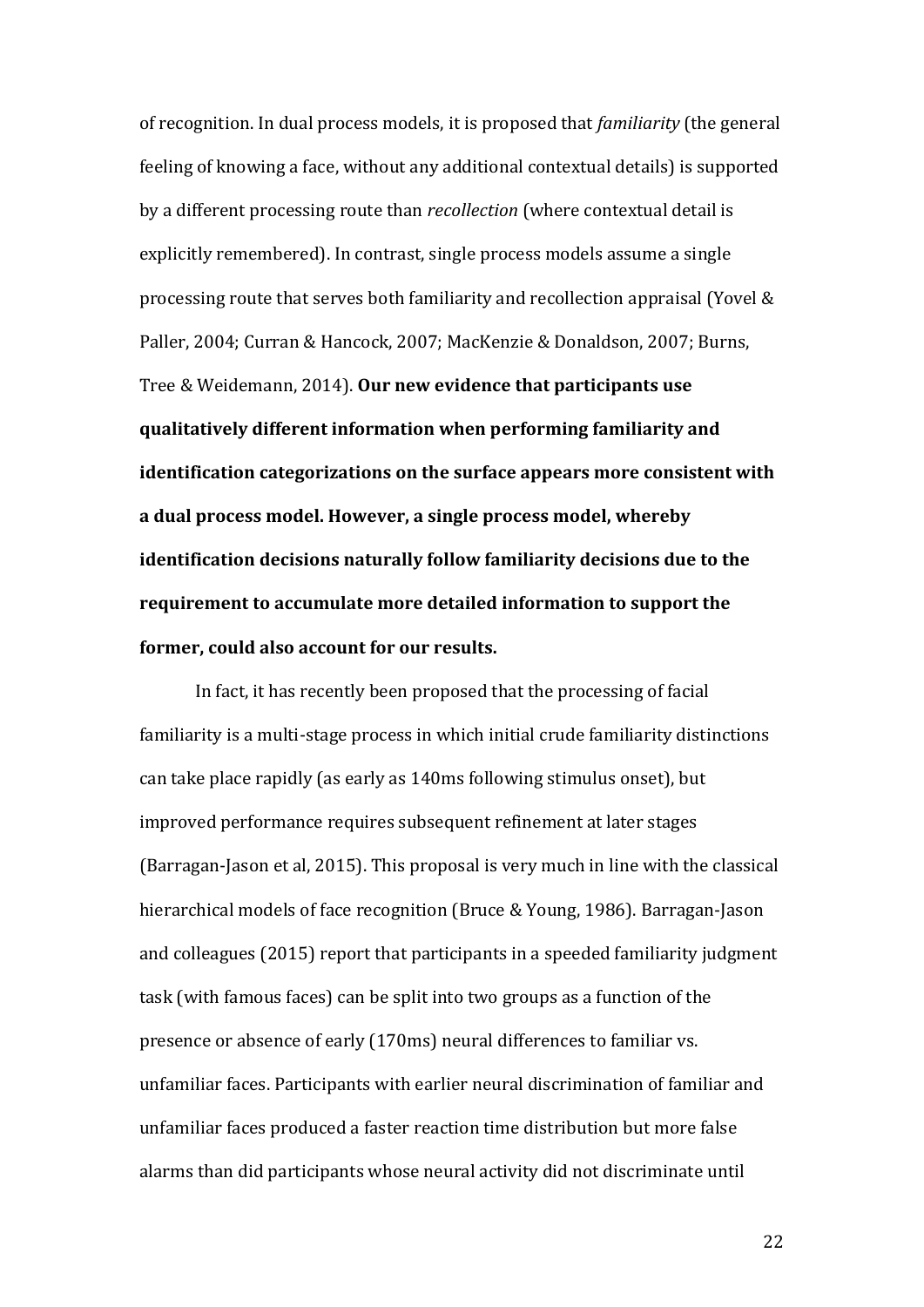significantly later (285ms) but who showed more accurate discrimination. Behavioural evidence that participants naturally fall into fast vs. slow responders in familiarity tasks (Barragan-Jason et al, 2012, 2013) further supports the notion that familiarity decisions may well be a result of multiple processes taking place at different neural levels, with individual observers naturally making use of different processing routes to accomplish the same tasks. Van Belle et al (2010) also propose a multi stage familiarity decision process, in which the visual system initially extracts sufficient information within a few fixations to form basic old/new distinctions. Further fixations to detailed feature information are then required in order to confirm a match to a particular identity representation.

These models of familiarity processing sit nicely with theoretical models that posit a coarse to fine hierarchy of information processing in the visual system. Here, the suggestion is that the coarse structure of an exemplar is first extracted from low spatial frequencies and then used as an index into the fine detail available at higher spatial frequencies (e.g. Marr, 1982; Sergent, 1986, Bar, 2007). Such coarse to fine processing has been observed in face selective regions of cortex during face processing tasks (Goffaux et al, 2011). When bandpassed low, mid and high spatial frequency faces were presented for different durations in an fMRI study, Goffaux and colleagues (2011) clearly identified later processing of high spatial frequency information in the fusiform face area and right occipital face regions (areas commonly thought to represent identity, Haxby, Hoffman, & Gobbini, 2000). More recently, Ramon and colleagues (2015) recorded the neural response to familiarity categorizations of personally familiar faces as they were gradually revealed in a coarse-to-fine display paradigm. While activity in ventral occipitotemporal face selective brain regions responded to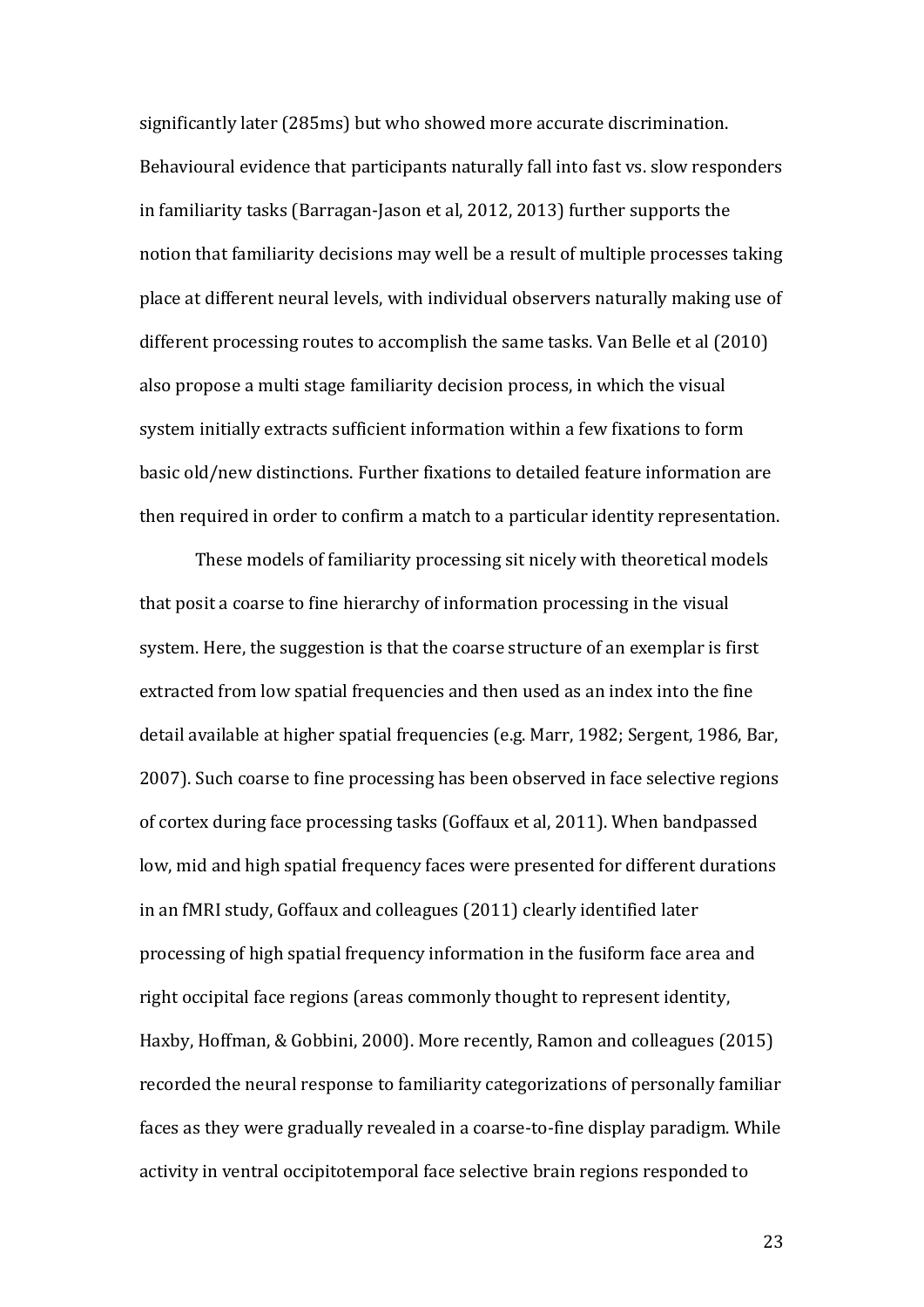increasingly detailed face information, it was the structures of the medial temporal lobe (perirhinal cortex, amygdala, hippocampus) that responded categorically when sufficient information to correctly establish familiarity was accrued. An interesting direction for future research could be to combine reverse correlation with electroencephalographic recordings (e.g. as in Smith et al, 2009) or fMRI (Smith et al, 2008) to shed more light on the precise information processing functionality of face selective brain regions and the timecourse of visual information processing that are associated with face recognition processes in familiarity and identification tasks.

An alternative (albeit less interesting) interpretation of the current results is that the differences in information use we observe are driven by differences in the levels of chance error associated with 3 vs. 8 response keys in the familiarity and identity tasks respectively. This discrepancy in the number of response options is near-unavoidable when trying to ensure that participants are performing the identification task correctly (and distinctly from the familiarity judgment task), i.e., by fully individuating each stimulus. In the current study it is important to note that participants performed equally well in both tasks (correctly assigning familiar faces to that response key, and correctly identifying each individual by name) and at the level set by the staircase algorithm (75% correct). Participants also had the option of a 'don't know' response in both tasks, a non-standard addition to the bubbles paradigm, and were encouraged to use it. As such, they were not forced to make chance errors when they felt that they could not actually perform the task, but rather use this key. Finally, to the extent that our findings: are in line with the predictions of long-standing and widely accepted theories of face perception; fit broadly with other similar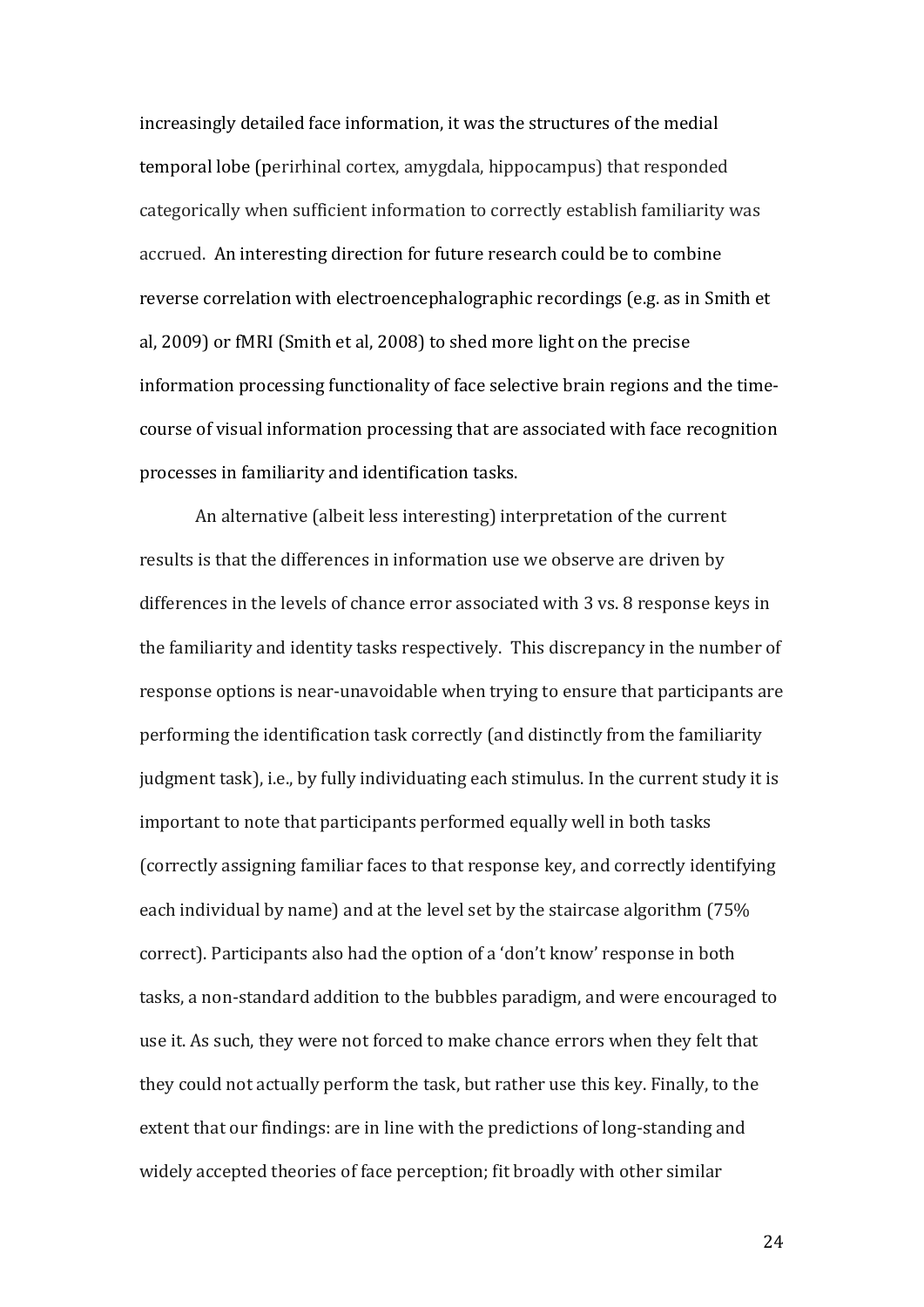studies of identification tasks using famous faces with a verbal response (Butler et al, 2010) and newly learned faces with multiple response keys (Caldara et al, 2005, Schyns & Gosselin, 2001); and have been replicated with a new set of participants (identification task alone, see Supplementary Figure 1), we contend that an explanation of this sort seems unlikely.

A current limitation of reverse correlation techniques is the requirement for uniformity in the location of visual information in stimulus image space (e.g. the eyes should be in roughly the same position in image space in each image so that repeated use of this information across exemplars is clear when one conducts the reverse correlation analysis). This unfortunately precludes the effectiveness of using different exemplars of the same individual and necessarily requires the repetition of stimuli across trials. Butler et al (2010) elegantly sidestepped this issue by using a large database of famous face, so that their familiar faces need not be repeated. Although they replicated many of the findings of similar studies with newly learned faces (e.g. Gosselin & Schyns, 2001; Caldara et al, 2005), their results indicated less importance of the mouth in identifying famous faces and one explanation of this may been the lack of stimulus repetition. An interesting extension of the current study would be to employ such a large stimulus set in a familiarity categorization task to explore any effect of stimulus repetition on the information used to establish familiarity from faces. Caution would be needed in interpreting the results, however, because such stimuli would also differ from those in the current study with regards to their *type* of familiarity to participants (famous vs. personally familiar).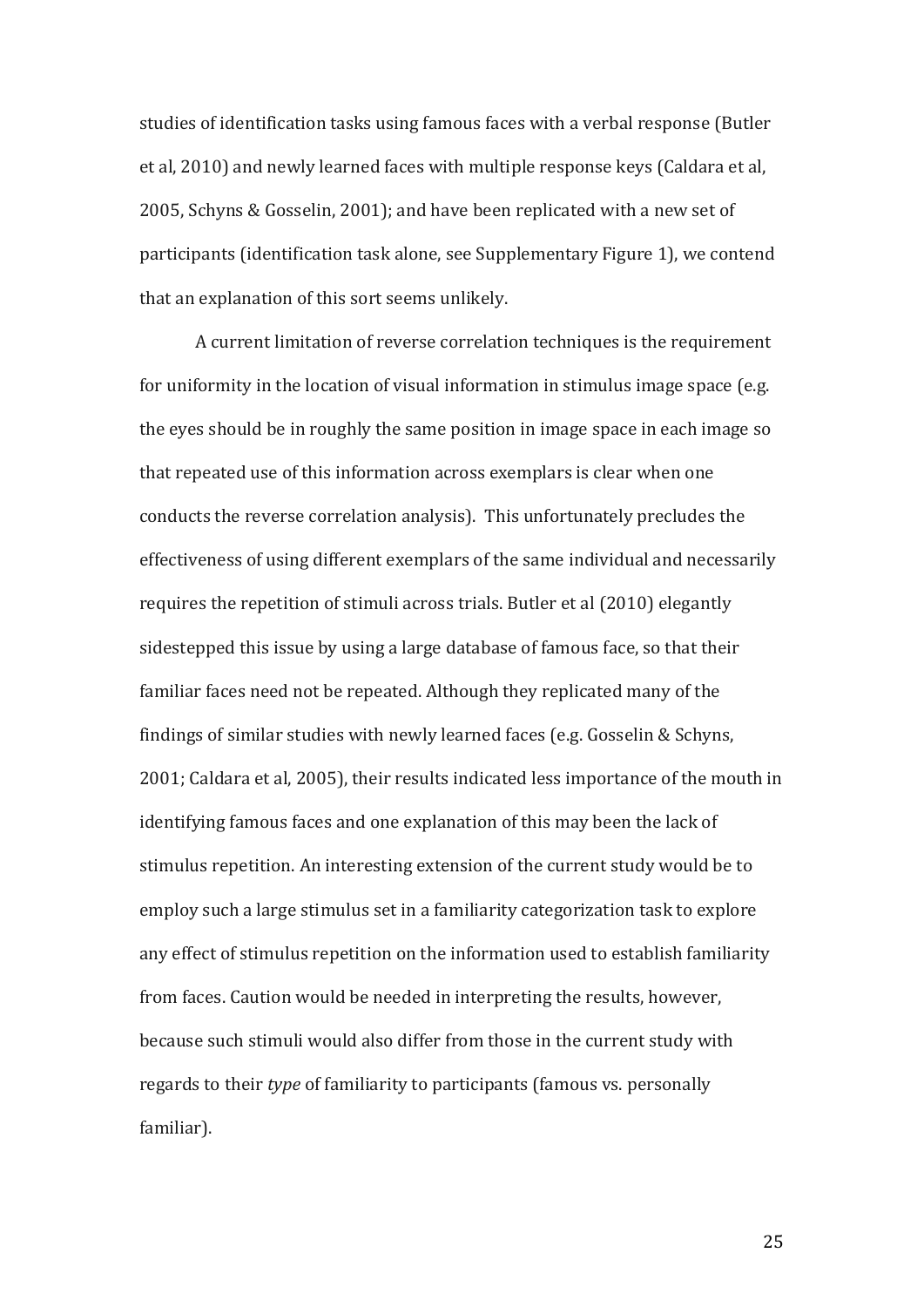The current study presents unique, novel evidence of variability in the specific visual information that is attended to and processed in order to make familiarity and identification judgments of the same face stimuli. From a methodological standpoint, these results highlight the importance of considering task demands in face research. Regions in face-sensitive cortex (fusiform gyrus, inferior occipital gyrus, and superior temporal sulcus) are known to respond as a function of the type of processing taking place (e.g. featural vs. configural), rather than as a function of changes in the stimulus per se (e.g., Cohen-Kadosh et al, 2009). In the light of this, researchers should carefully consider the task asked of participants and the explicit strategy they will employ to achieve it. In not doing so, they risk encouraging systematic processing biases that could cloud clear understanding of face recognition processes.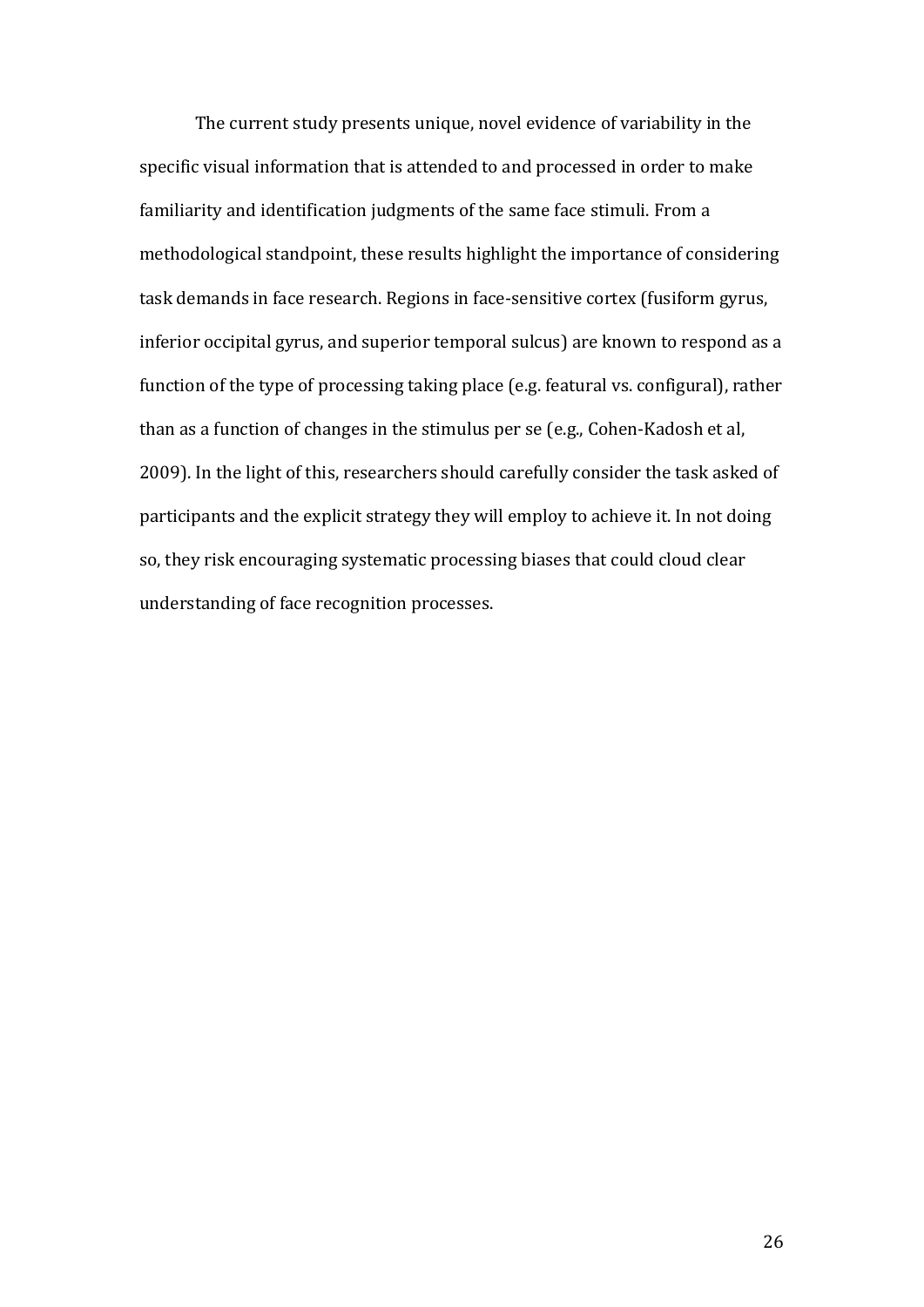References

Alhoff, R. R. & Cohen, N. J. (1999). Eye movement based memory effect: A reprocessing effect in face perception. Journal of Experimental Psychology: *Learning, Memory and Cognition*, 25, 997-1010.

Bar, M. (2007). The proactive brain: Using analogies and associations to generate predictions*. Trends in Cognitive Science*, 11, 280-289.

Barragan-Jason, G., Besson, G., Ceccaldi, M., & Barbeau, E. J. (2013). Fast and famous: Looking for the fastest speed at which a face can be recognised. *Frontiers in Psychology*, 4, 100. <http://dx.doi.org/10.3389/fpsyg.2013.00100> Barragan-Jason, G., Chauchoix, M., & Barbeau, E. J. (2015). The neural speed of

familiar face recognition. *Neuropsychologia*, 75, 390-401.

Barragan-Jason, G.,Lachat, F., & Barbeau, E. J. (2012). How fast is famous face recognition? *Frontiers in Psychology,* 3, 454.

<http://dx.doi.org/10.3389/fpsyg.2012.00454>

Barton, J. J., Radcliffe, N., Cherkasova, M.V., Edelman, J. & Intriligator, J. M. (2006). Information processing during face recognition: The effects of familiarity, inversion and morphing on scanning fixations. *Perception*. 35, 1089-1105. Bentin, S., & Deouell, L. Y. (2000). Structural encoding and identification in face processing: ERP evidence for separate mechanisms. *Cognitive Neuropsychology*, 17, 35-55.

Bonifacci, P., Desideri, L., & Ottaviani, C. (2015). Familiarity of faces: Sense or feeling? An exploratory investigation with eye movements and skin conductance. *Journal of Psychophysiology*, 29, 20-25.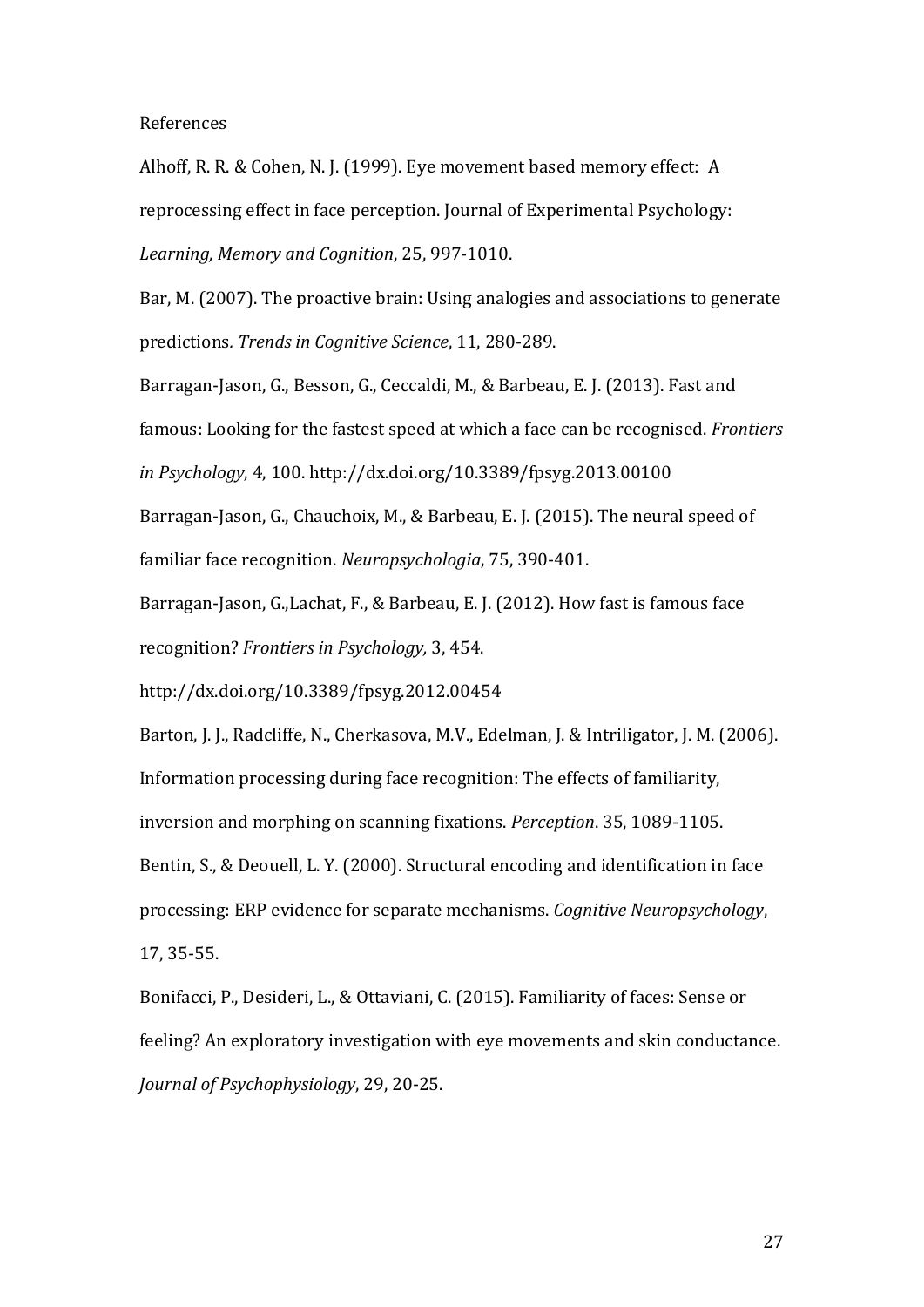Bruce, V., & Young, A. (1986). Understanding face recognition. *British Journal of Psychology*, 77, 305-327. [http://dx.doi.org/10.1111/j.2044-](http://dx.doi.org/10.1111/j.2044-8295.1986.tb02199.x) [8295.1986.tb02199.x](http://dx.doi.org/10.1111/j.2044-8295.1986.tb02199.x)

Burns, E. J., Tree, J. J., & Weidemann, C., T. (2015). Recognition memory in developmental prosopagnosia: Electrophysiological evidence for abnormal routes to face recognition. *Frontiers in Human Neuroscience,* 8, 622.

Butler, S., Blais, C., Gosselin, F., Bub, D., & Fiset, D. (2010). Recognizing famous people. *Attention, Perception & Psychophysics*, 72, 1444-1449.

Butler, S., & [Harvey, M.](http://eprints.gla.ac.uk/view/author/9277.html) (2006). [Perceptual biases in chimeric face processing:](http://eprints.gla.ac.uk/25140/)  [Eye-movement patterns cannot explain it all.](http://eprints.gla.ac.uk/25140/) *[Brain Research](http://eprints.gla.ac.uk/view/journal_volume/Brain_Research.html)*, 1124, 96-99. Burt, D. M., & Perrett, D. I. (1997). Perceptual asymmetries in judgments of facial attractiveness, age, gender, speech and expression. *Neuropsychologia,* 35, 685- 693.

Caharel, S., Ramon, M., & Rossion, B. (2013). Face familiarity decisions take 200ms in the human brain: Electrophysiological evidence from a go/no-go speeded task. *Journal of Cognitive Neuroscience,* 26, 81-95.

Caldara, R., Schyns, P.G., Mayer, E., Smith M. L., Gosselin, F., & Rossion, B. (2005). Does prosopagnosia take the eyes out of face representations? Evidence for a defect in representing diagnostic facial information following brain damage. *Journal of Cognitive Neuroscience*, 17, 1652-1666.

Carbon, C. C. (2008). Famous faces as icons. The illusion of being an expert in the recognition of famous faces. *Perception*, 37, 801-806.

Chauvin, A., Worsley, K. J., Schyns, P. G., Arguin, M., & Gosselin, F. (2005). Accurate statistical tests for smooth classification images. *Journal of Vision*, 5, 659-667. doi:10.1167/5.9.1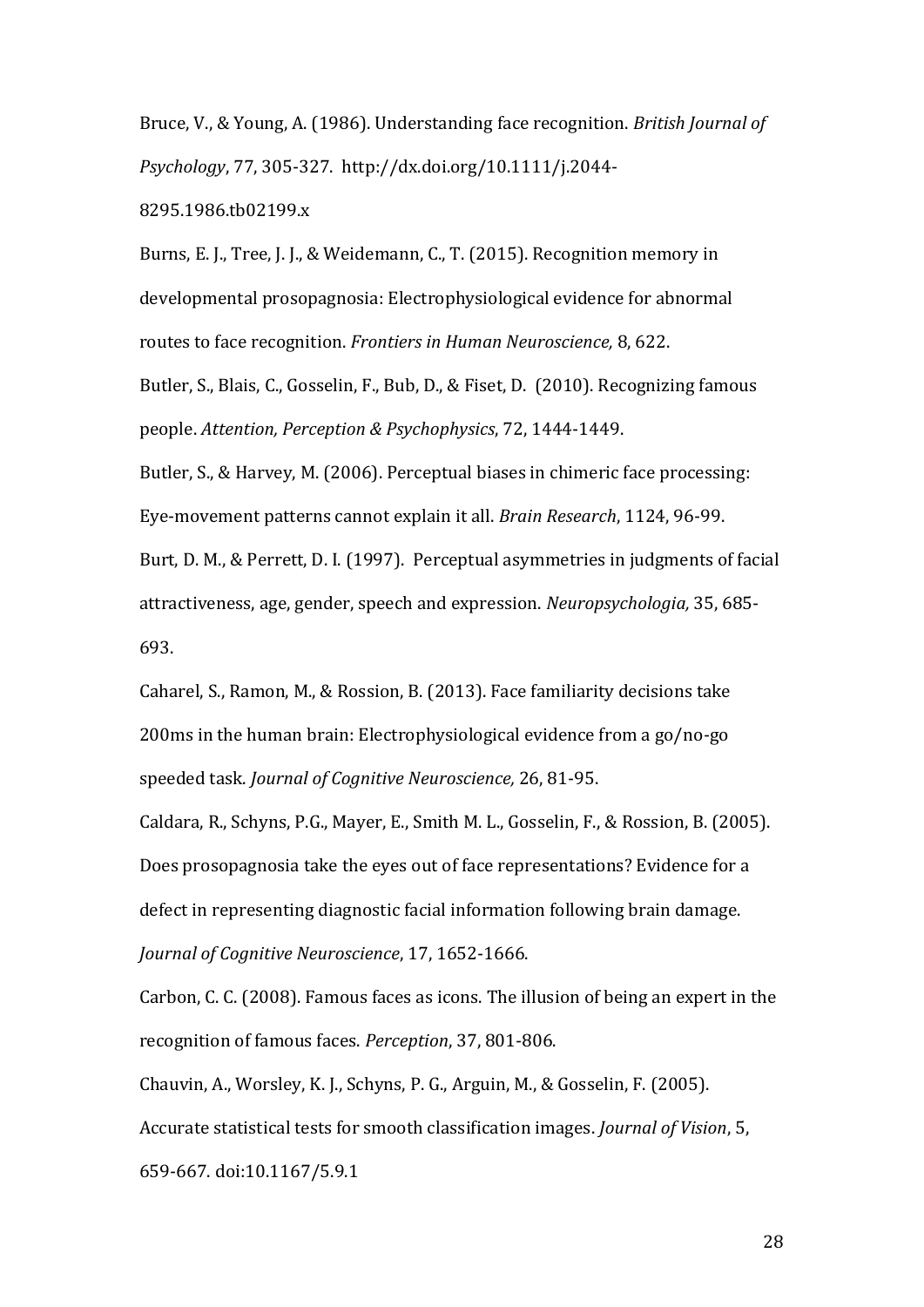Cohen Kadosh, K., Henson, R. N. A., Cohen Kadosh, R., Johnson, M. H. & Dick, F. (2009). Task-dependent activation of face sensitive cortex: An fMRI adaptation study. *Journal of Neuroscience, 22,* 903-917.

Costen, N. P., Parker, D. M., & Craw, I. (1996). Effects of high pass and low pass spatial filtering on face identification. *Perception & Psychophysics*, 58, 602-612. Curran, T., & Hancock, J. (2007). The FN400 indexes familiarity-based recognition of faces. *Neuroimage,* 464-471.

Dailey, M. N., & Cottrell, G. W. (1999). Organization of face and object recognition in modular neural networks. *Neural Networks, 12,* 1053-1074.

Eimer, M., & Gosling, A. (2011). An event related potential study of explicit face recognition. *Neuropsychologia*, 49, 2736-45.

Ellis, H. D., Shepherd, J. W., & Davies, G. M. (1979) Identification of familiar and unfamiliar faces from internal and external features: Some implications for theories of face perception. *Perception*, 8, 431-439.

Farah, M. J., Wilson, K.D., Drain, M., & Tanaka, J. N. (1995). What is 'special' about face perception? *Psychological Review, 105, 482-498.* 

Goffaux, V., Peters, J., Haubrechts, J., Schiltz, C., Jansma, B., & Goebel, R. (2011). From coarse to fine? Spatial and temporal dynamics of cortical face processing. *Cerebral Cortex,* 21, 467-76. doi: 10.1093/cercor/bhq112

Goffaux, V., & Rossion, B. (2006). Faces are 'spatial' – holistic face perception is supported by low spatial frequencies. *Journal of Experimental Psychology: Human* 

*Perception and Performance, 32,* 1023-1039*.*

Gosselin, F. & Schyns, P.G. (2001). Bubbles: A technique to reveal the use of information in recognition tasks*. Vision Research*, 41, 2261-2271.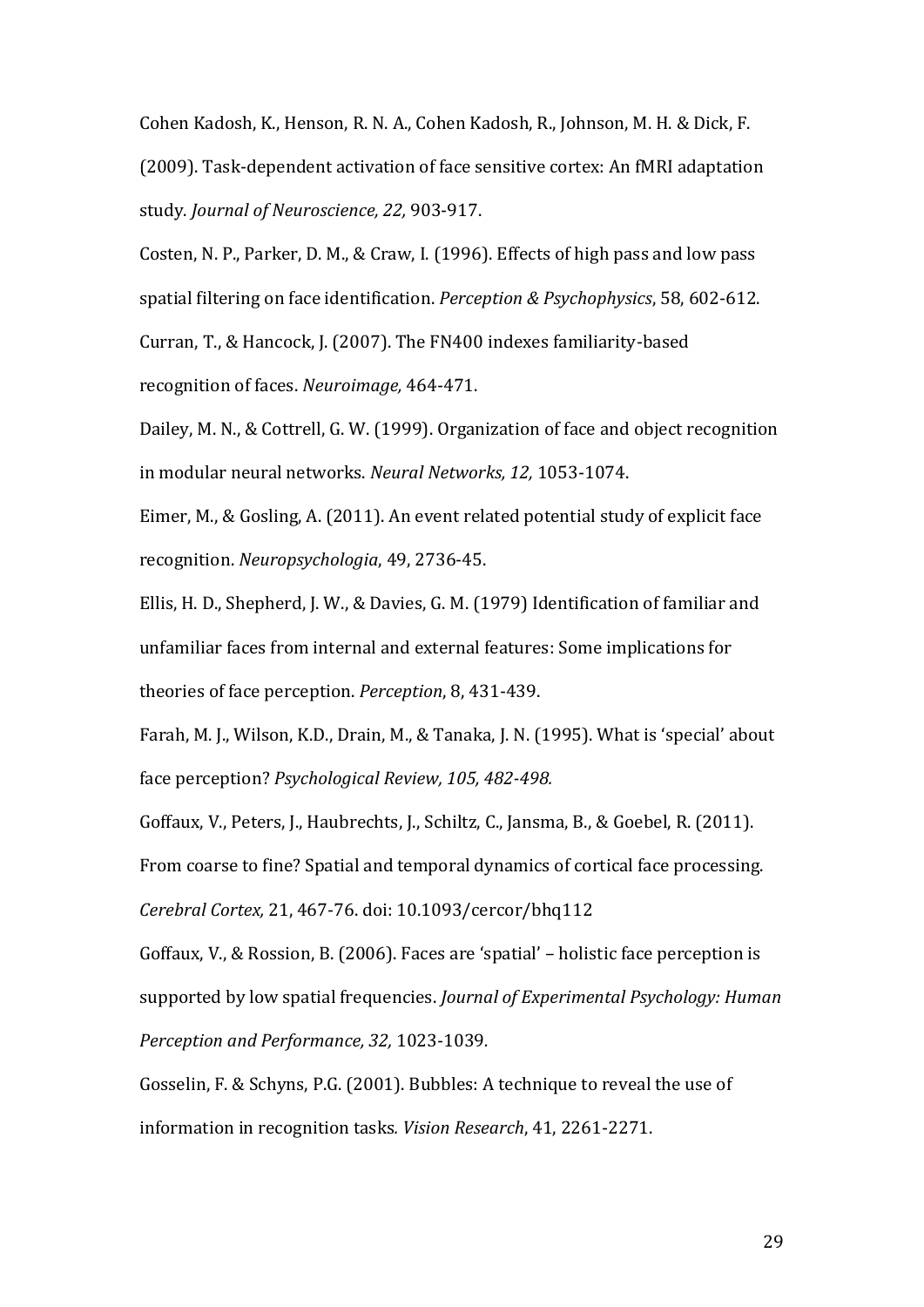Haig, N. D. (1985). How faces differ – a new comparative technique. *Perception,*  14(5), 601-615.

Haxby, J. V., Hoffman, E. A., & Gobbini, M. I., (2000). The distributed human neural system for face perception. *Trends in Cognitive Science,* 4, 223-233.

Hecaen, M. D. & Angelergues, M. D. (1962). Agnosia for faces (Prosopagnosia). *Archives in Neurology,* 7(2), 92-100.

Heisz, J.J. & Shore, D. I. (2008). More efficient scanning for familiar faces. *Journal of Vision*, 8, 1-10.

Hsiao, J. H., & Cottrell, G. (2008). Two fixations suffice in face recognition. *Psychological Science,* 19, 998-1006.

Jemel, B., Schuller, A., M., & Goffaux, V. (2010). Characterising the spatio-temporal dynamics of the neural events occurring prior to and up to overt recognition of famous faces. *Journal of Cognitive Neuroscience,* 22, 2289-2305.

Liu, C. H., Collin, C. A., Rainville, S. J. & Chaudhuri, A. (2000). The effects of spatial frequency overlap on face recognition. *Journal of Experimental Psychology: Human Perception and Performance,* 26, 956-979.

Loftus, G. R., & Harley, E. M. (2005). Why is it easier to identity someone close than far away? *Psychonomical Bulletin & Review,* 12, 43-65.

MacKenzie, G., & Donaldson, D. I. (2007). Dissociating recollection from familiarity: Electrophysiological evidence that familiarity for faces is associated with a posterior old/new effect. *Neuroimage*. 36, 454-463.

Marr, D. (1982). *Vision: A computational investigation into the human representation and processing of visual information*. San Francisco (CA): Freeman. Meadows, J.C. (1974). The anatomical basis of prosopagnosia. *Journal of Neurology, Neurosurgery & Psychiatry,* 37(5), 489-501.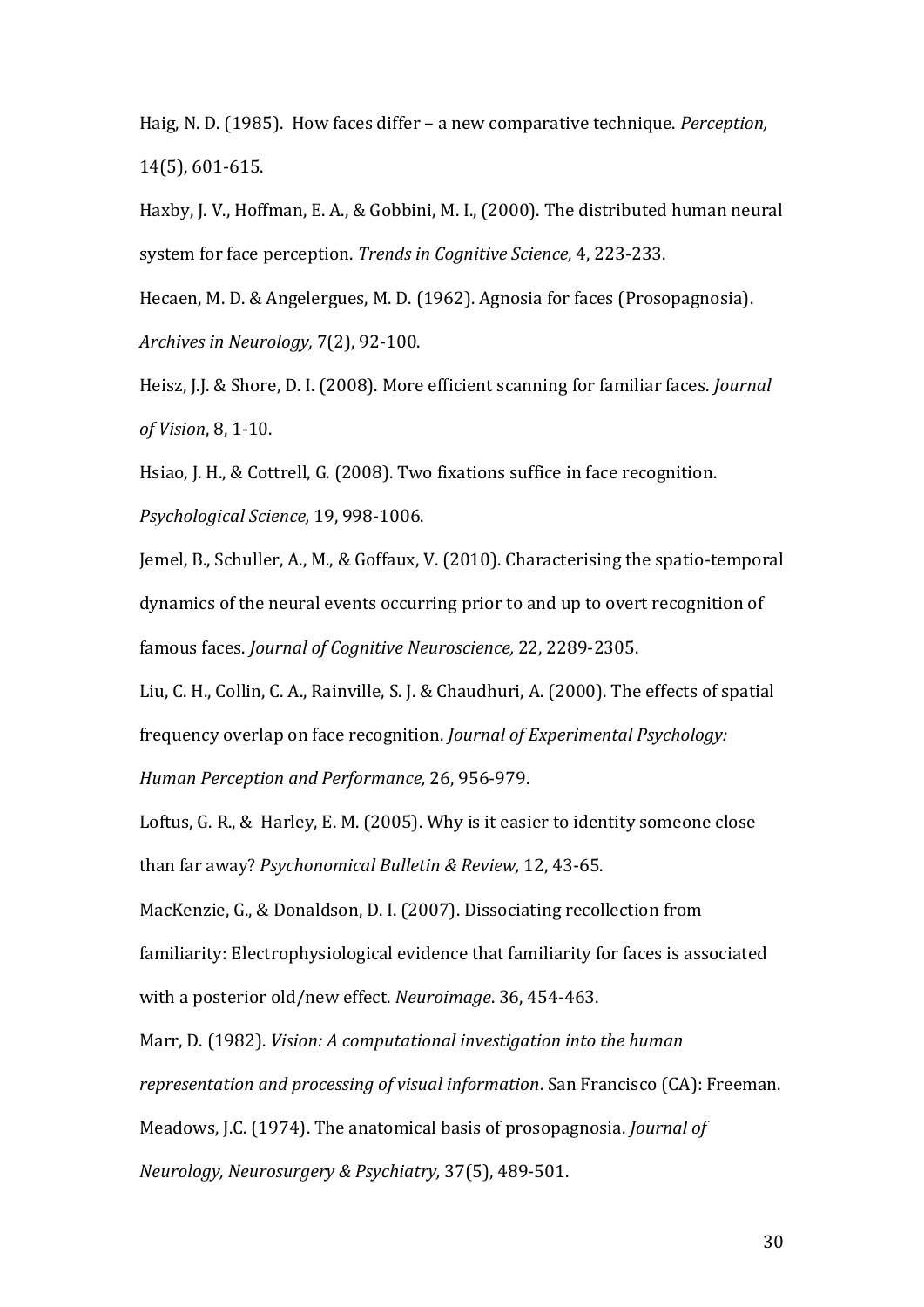Mertens, I., Siegmund, H., & Grusser, O. J. (1993). Gaze motor asymmetries in the perception of faces during a memory task. *Neuropsychologia,* 31, 989-998. Näsänen, R. (1999). [Spatial frequency bandwidth used in the recognition of facial](https://scholar.google.co.uk/citations?view_op=view_citation&hl=en&user=r9b17XkAAAAJ&cstart=40&sortby=pubdate&citation_for_view=r9b17XkAAAAJ:u-x6o8ySG0sC)  [images.](https://scholar.google.co.uk/citations?view_op=view_citation&hl=en&user=r9b17XkAAAAJ&cstart=40&sortby=pubdate&citation_for_view=r9b17XkAAAAJ:u-x6o8ySG0sC) *Vision Research*, 39, 3824-3833.

Peterson, M.F., & Eckstein, M. P. (2012). Looking just below the eyes is optimal across face recognition tasks. *Proceedings in the National Academy of Sciences,*  109:48, 3314-3323.

Ramon, M., Caharel, S., & Rossion, B. (2011). The speed of recognition of personally familiar faces. *Perception*, 40, 437-439.

Ramon, M., Viziolo, L., Liu-Shuang, J., & Rossion, B. (2015). Neural microgenesis of personally familiar face recognition. *Proceedings of the Natural Academy of Sciences,* 112(35), 4835-4844.

Rossion, B. (2013). The composite face illusion: a whole window into our understanding of holistic face perception. *Visual Cognition,* 21, 139-253. Rossion, B., Joyce, C. A., Cottrell, G.,W., & Tarr, M. J. (2003). Early lateralization and orientation tuning for face, word and object processing in the visual cortex. *Neuroimage, 20, 1609-1624.* 

Royer, J., Blais, C., Gosselin, F., Duncan, J. & Fiset, D. (2015). When less is more: The impact of face processing ability on the recognition of visually degraded faces. *Journal of Experimental Psychology: Human Perception and Performance*. Ruiz-Soler, M., & Beltran, F. S. (2006). Face perception: An integrative review of the role of spatial frequencies. *Psychological Research*, 70, 273–292. Simoncelli, E. P. (1999). *Image and multi-scale pyramid tools.* Computer Software.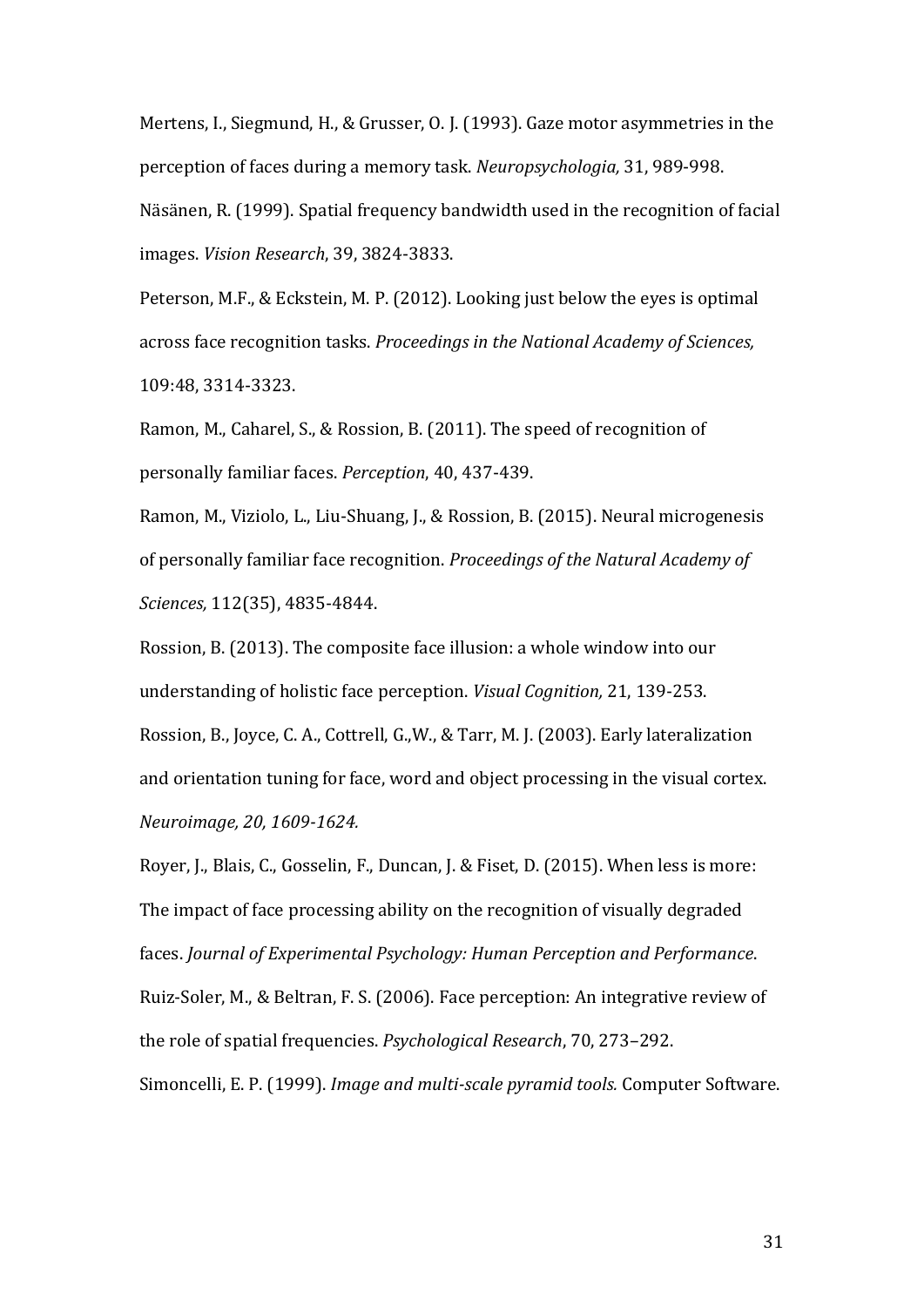Sekuler, A. B., Gaspar, C., Gold, J.M. & Bennett, P. J. (2004). Inversion leads to quantitate, not qualitative, changes in face processing. *Current Biology*, 14, 391- 396.

Sergent, J. (1986). Microgenesis of face perception. *Aspects of Face Perception,* 28, 17-33.

Smith, M.L., Fries, P., Gosselin, F., Goebel, R., & Schyns, P.G (2009). Inverse Mapping the Neuronal Substrates of Face Categorizations, *Cerebral Cortex*, 19, 2428-2438.

Smith, F. W., Muckli, L., Brennan, D., Pernet, C., Smith, M. L., Belin, P., Gosselin, F., Hadley, D., Cavanagh, J., & Schyns, P.G. (2008). Classification Images reveal the Information Sensitivity of brain voxels in fMRI. *NeuroImage*, 40, 1643-1654. Smith, F.W., & Schyns, P. G. (2009). Smile through your fear and sadness. *Psychological Science,* 20, 1202-1208. doi: 10.1111/j.1467-9280.2009.02427.x Stacey, P. C, Walker, S. & Underwood, J. (2005). Face processing and familiarity: evidence from eye movement data. *British Journal of Psychology*. 96, 407-422. Tong, F., & Nakayama, K. (1999). Robust representations for faces: Evidence for visual search. *Journal of Experimental Psychology: Human Perception and Performance,* 25, 1016-1035.

van Belle, G., Ramon, M., Lefevre, P. & Rossion, B. (2010). Fixation patterns during recognition of personally familiar and unfamiliar faces. *Frontiers in Psychology*. 1, 1-8.

Willenbockel, V. Sadr, J. Fiset, D. Horne, G. Gosselin, F., & Tanaka, J. (2010). The SHINE toolbox for controlling low-level image properties. *Behavior Research Methods*, 42, 671-684.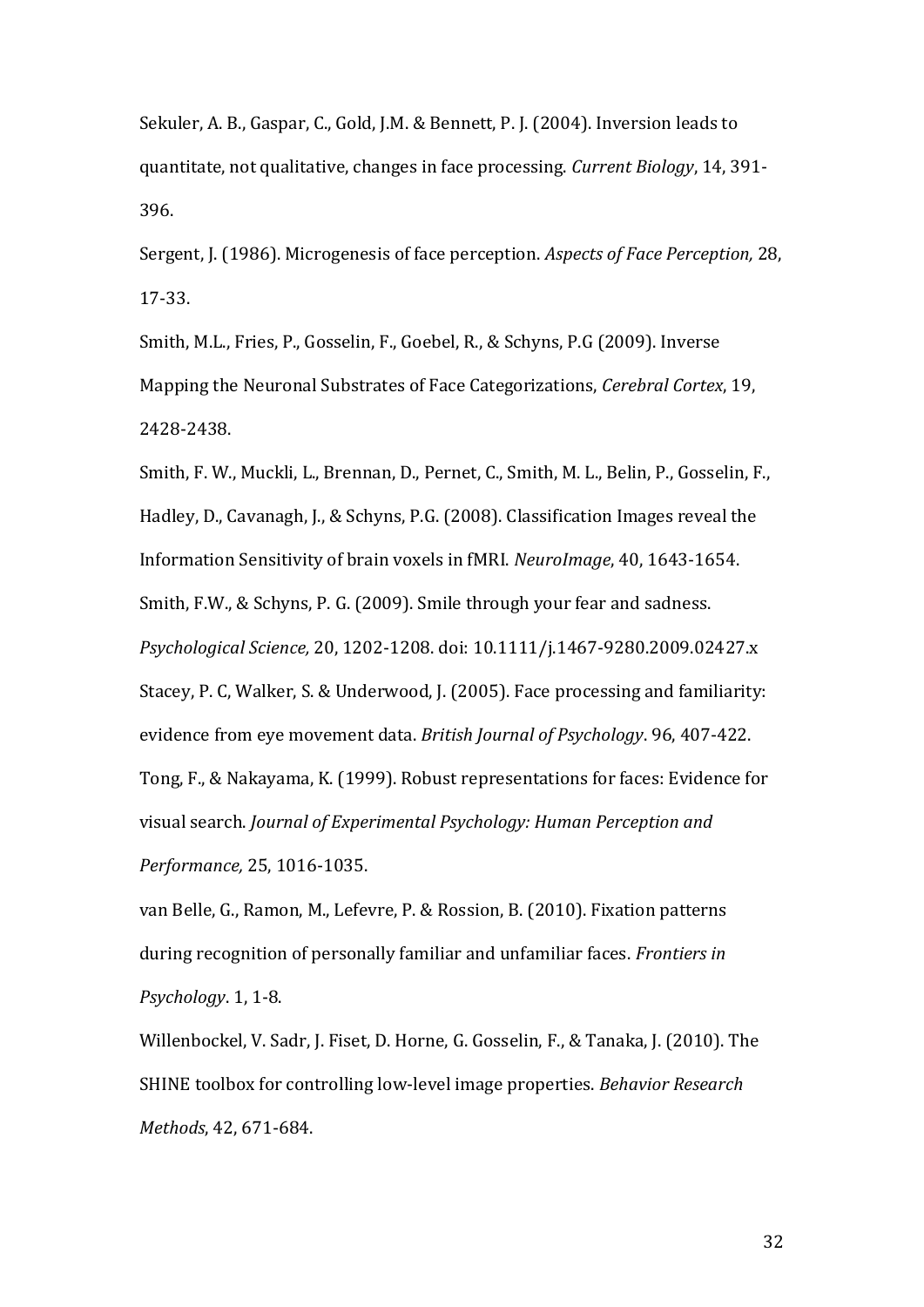Yarbus, A. L. (1967). *Eye Movements and Vision*. New York: Plenum Press.

(Translated from Russian by Basil Haigh. Original Russian edition published in Moscow in 1965.)

Young, A. W., Hay, D. C., McWeeny, K. H., Flude, B.M., & Eliis, A.W. (1985). Matching familiar and unfamiliar faces on internal and external features. *Perception*, 14, 737-746.

Yovel, G., & Pallor, K. A. (2004). The neural basis of the butcher on the bus phenomenon: when a face seems familiar but is not remembered. *Neuroimage* 21, 789-800.

Zheng, X., Mondloch, C. J., & Segalowitz, S. J. (2012). The timing of individual face recognition in the brain. *Neuropsychologia*, 50, 1451-1461.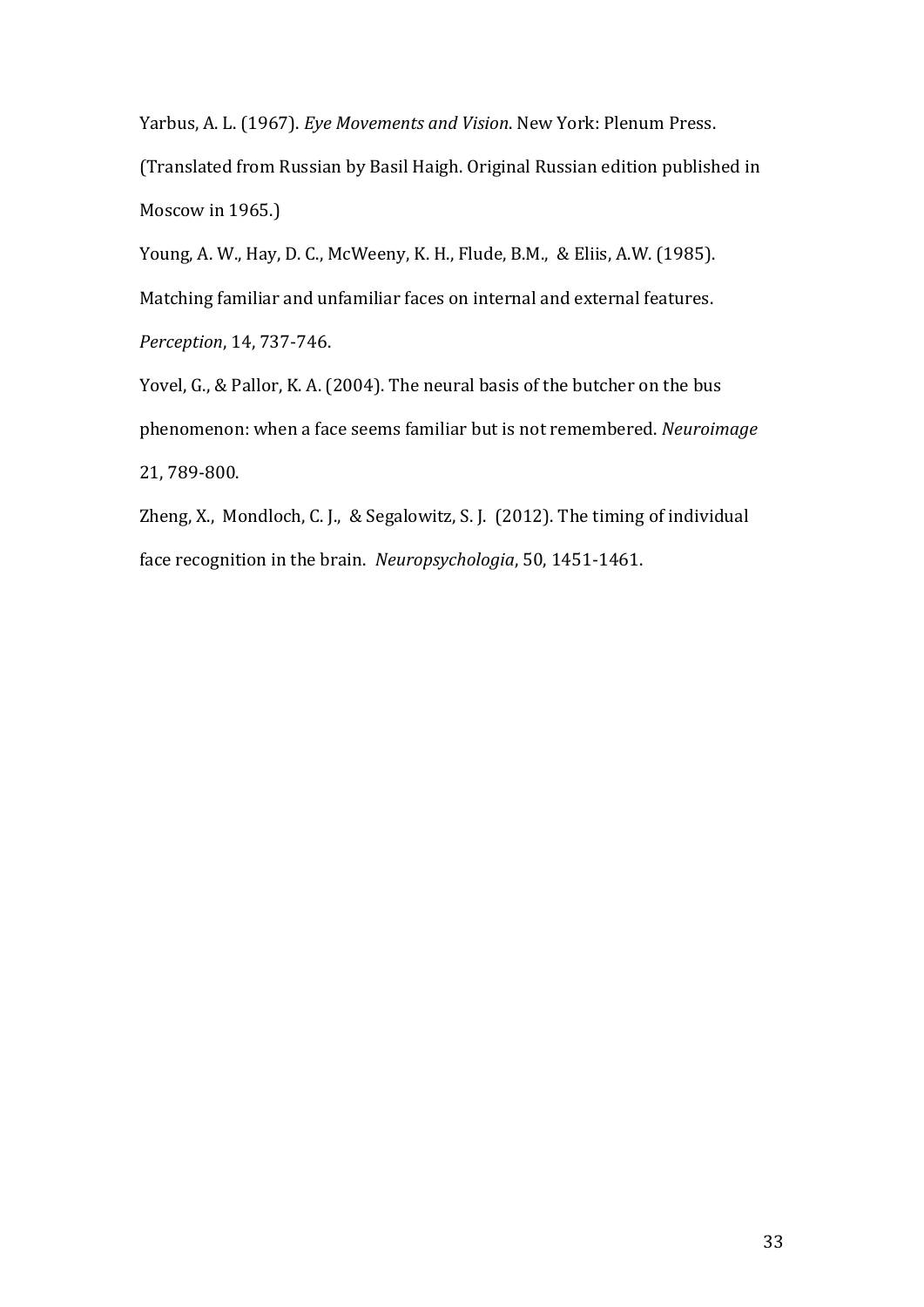## Figure Caption

*Figure 1. A. The original stimulus along inside the visual information used by participants to correctly categorize faces by familiarity and identity. B. The degree to which information from each of the five spatial frequency bands samples is used in the categorization of familiarity and identity (1=high spatial frequency, 5 = low spatial frequency). C. The breakdown of information used in each task in each spatial frequency band. D. The visual information used significantly more in the familiarity task than the identity task (top row) and used more in the identity task than the familiarity task (bottom row).* 

Supplementary Figure Caption

*Supplementary Figure 1. The visual information used by participants in the second group to correctly categorize faces by identity (left), alongside the breakdown of information used in each task in each spatial frequency band.*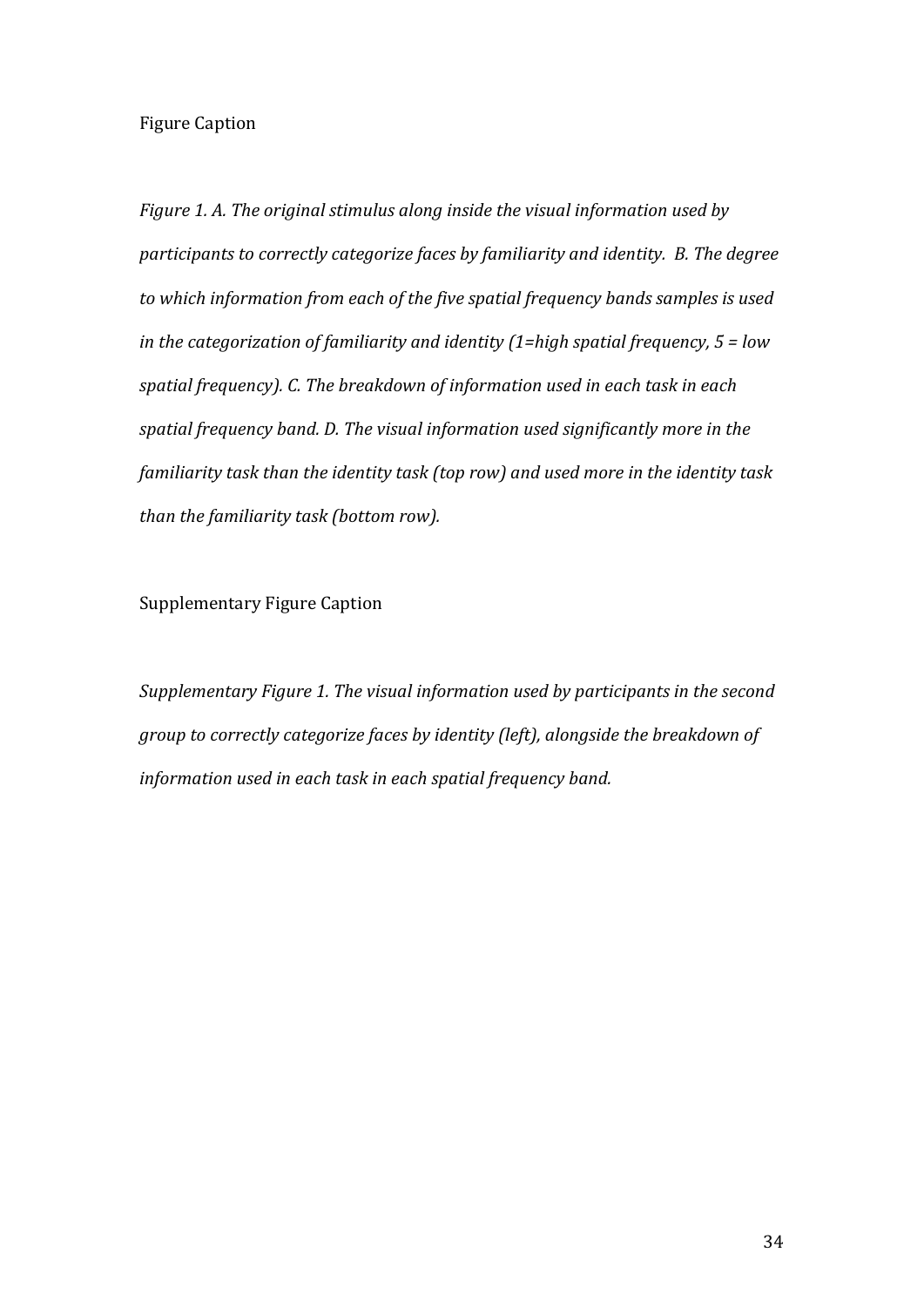## Figure 1

## A. Information use

Original Image











## C. Information use - scale split



D. Significant differences in information use

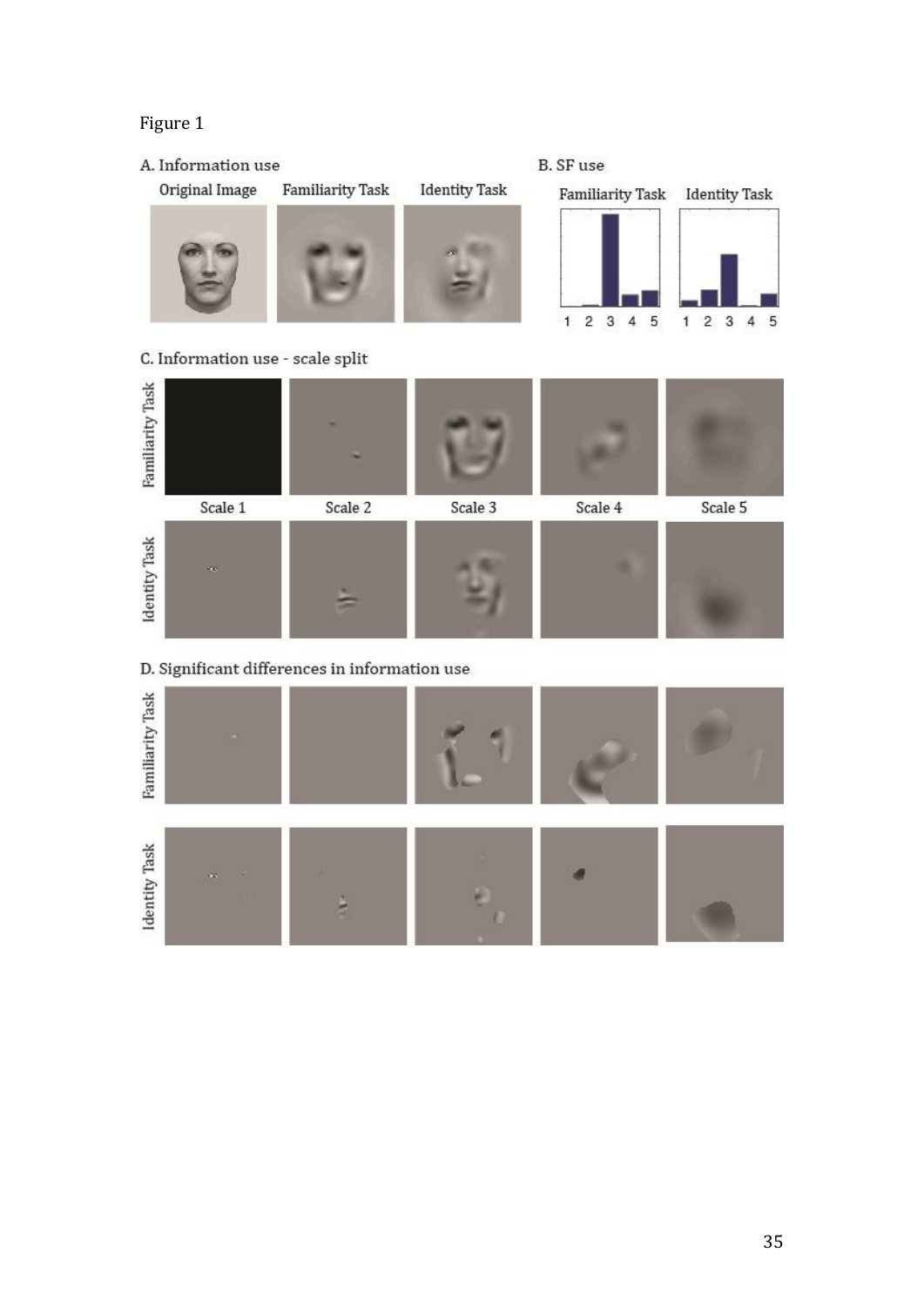|                 | <b>Familiarity Task</b> |            |                |                | <b>Identification Task</b> |            |                |         |                |
|-----------------|-------------------------|------------|----------------|----------------|----------------------------|------------|----------------|---------|----------------|
|                 | Familiar                | Unfamiliar | Statistical    | <b>Overall</b> | Familiar                   | Unfamiliar | Statistical    | Overall | <b>Overall</b> |
|                 | Faces                   | Faces      | Comparison     |                | Faces                      | Faces      | Comparison     |         | Statistical    |
|                 |                         |            |                |                |                            |            |                |         | Comparison     |
| Performance     | 69.8                    | 77.8       | $t(15)=1.05$ , | 73.8           | 72.2                       | 76.2       | $t(15)=0.79$ , | 74.4    |                |
| Correct $(\% )$ |                         |            | $p=0.31$       |                |                            |            | $p=0.44$       |         |                |
| Number of       | n/a                     | n/a        | n/a            | 118            | n/a                        | n/a        | n/a            | 88      | $t(15)=3.08$ , |
| <b>Bubbles</b>  |                         |            |                |                |                            |            |                |         | $p=0.008*$     |
| Reaction        | 714                     | 792        | $t(15)=3.58$ , | 753            | 1164                       | 1001       | $t(15)=2.96$ , | 1082    |                |
| Times (ms)      |                         |            | $p=0.003*$     |                |                            |            | $p=0.01*$      |         |                |

*Table 1. Performance metrics (performance accuracy, reaction times, number of bubbles required) for the familiarity and identification* 

*tasks.*